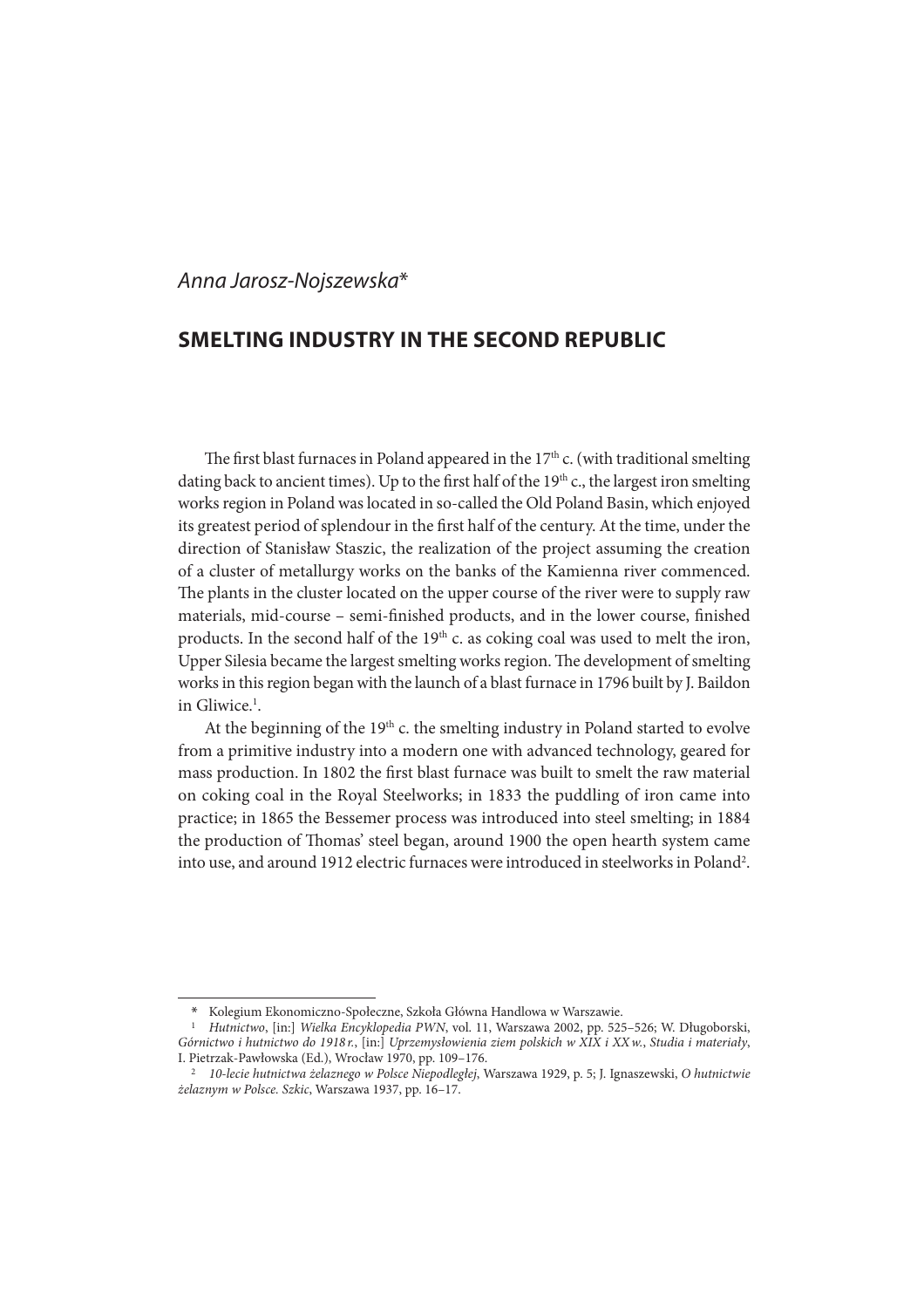## **The First Post-War Years**

The First World War proved to be disaster for the smelting industry in Poland. Once the warzone encompassed the Kingdom of Poland, production in steelworks was suspended. In 1914 there was not a single active steelwork in the Kingdom of Poland. The Russian army, when retreating from the country, destroyed all the smelting works equipment so that the Germans would not be able to use it. The Germans and Austrians were not particularly interested in recommencing production, and therefore took with them all stocks of raw materials, and above all, ores<sup>3</sup>.

In the period immediately after regaining independence, the Polish nation had only smelting works from the former Congress Kingdom of Poland (Upper Silesia remained part of Germany). At that time there were 10 steelwork plants in Poland (in the Kieleckie and Krakowskie voivodships):

- 1. Towarzystwo Akcyjne Zakładów Hutniczych "Huta Bankowa" in Dąbrowa Górnicza;
- 2. Towarzystwo Zakładów Metalowych "B. Handke" (smelting works in Częstochowa);
- 3. Zakłady Górniczo-Hutnicze "Chlewiska";
- 4. Huta Żelazna "Kraków" (a mill in Borek Falęcki);
- 5. Modrzejowskie Zakłady Górniczo-Hutnicze ("Katarzyna" steelworks in Będzin, "Milowice" steelworks in Sosnowiec and the "Staszic" smelting works in Sosnowiec);
- 6. Spółka Akcyjna Wielkich Pieców i Zakładów Ostrowieckich (smelting works in Ostrowiec);
- 7. Gwarectwo "Hrabia Renard" (a rolling mill for pipes and steel in Sosnowiec);
- 8. Towarzystwo Akcyjne Zakładów Górniczo-Hutniczych i Fabryk "Stąporków" in Stąporków;
- 9. Towarzystwo Sosnowieckich Fabryk Rur i Żelaza (smelting works in Sosnowiec and Zawiercie);
- 10. Towarzystwo Starachowickich Zakładów Górniczych (smelting works in Starachowice)<sup>4</sup>.

When Poland regained independence, actually there were no Polish smelting works functioning. In the years 1915–1918, 177 802 tonnes of various ores were transported to Upper Silesia from the smelting works in the Kieleckie voivodeship. All the furnaces (including open hearth furnaces) were standing inactive. Financial losses

<sup>3</sup>F. Popiołek, Dzieje hutnictwa żelaznego na ziemiach polskich, Katowice-Wrocław 1947, p. 95.

<sup>4</sup> A. Dzik, Hutnictwo żelazne w Polsce, Warszawa 1931, p. 31.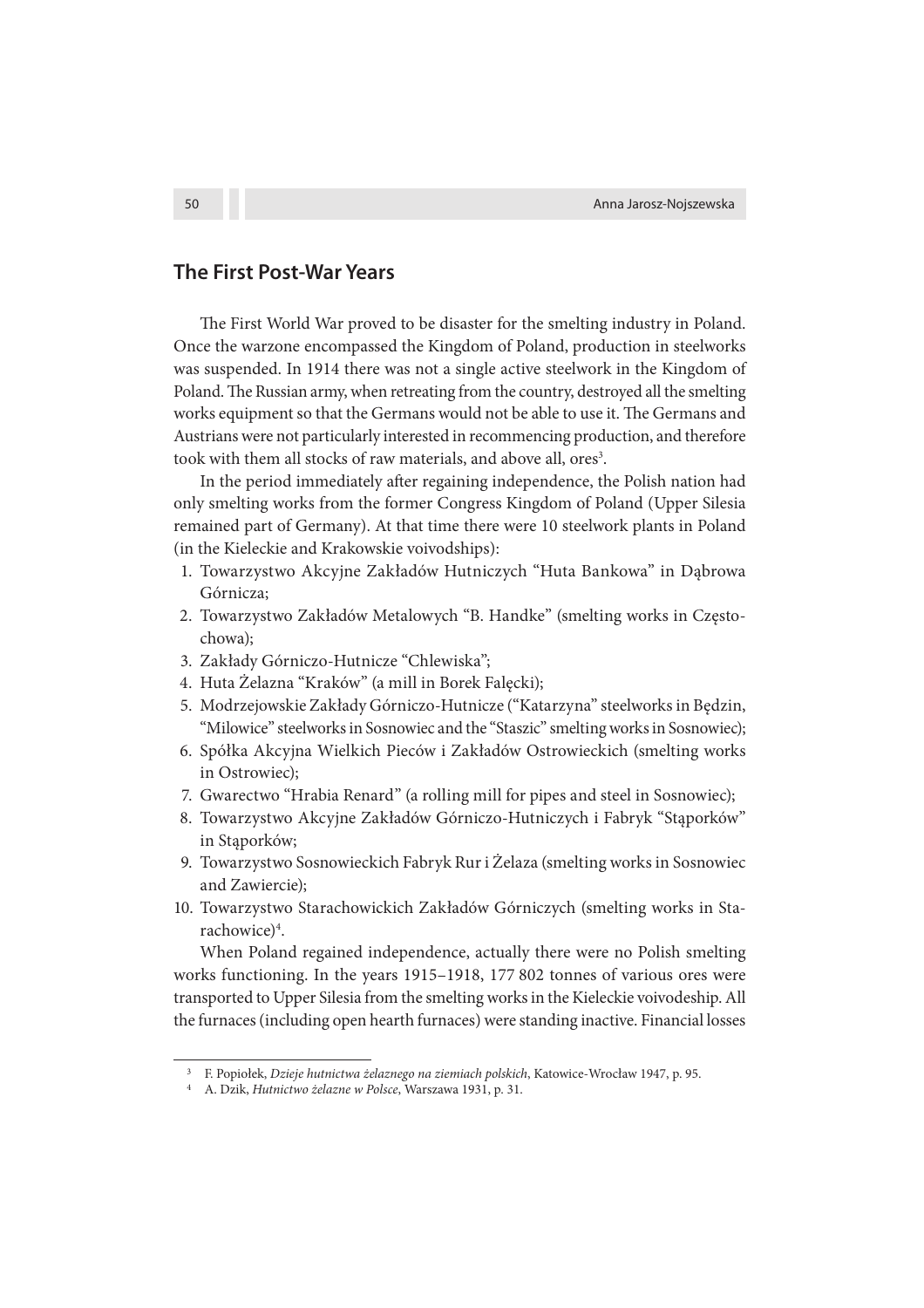and destruction, caused by warfare in the Kingdom of Poland, were so extensive that the first blast furnace was not launched until 1919 in Częstochowa. A lack of capital, a fall in the value of the currency, exhaustion of all the resources and destruction of the means of locomotion meant that in the first post-war years the Old Poland smelting works were unable to make large investments. Despite this, the smelting works of the former Polish Kingdom were gradually rebuilt in later years as the state came to their aid with loans, railway relief and aid with supplies. Before they were started up, the steelwork plants were modernized, usually to a modest extent, as this was all the financial resources permitted<sup>5</sup>.

In 1922, as Upper Silesia became part of Poland, the country then had seven more steelworks plants in the Silesian voivodeship:

- 1. "Baildonstal" (smelting works in Dąb Katowice);
- 2. "Bismarckhütte" ("Bismarck" smelting works in Hajduki Wielkie and "Bethlen- -Falva" smelting works in Świętochłowice);
- 3. "Friedenshütte" (smelting works in Nowy Bytom);
- 4. Katowicka Spółka Akcyjna dla Górnictwa i Hutnictwa ("Hubertus" smelting works in Łagiewniki and "Marta" smelting works in Katowice);
- 5. Górnośląskie Zjednoczone Huty "Królewska i Laura" Towarzystwo Górniczo- -Hutnicze ("Królewska" smelting works in Królewska Huta, "Laura" in Siemianowice, "Zgoda" smelting works in Zgoda);
- 6. "Silesia" smelting works in Paruszowiec;
- 7. "Ferrum" in Katowice-Zawodzie<sup>6</sup>.

In 1922 there were 17 smelting works plants in Poland, including 10 in the Kieleckie voivodeship and 7 in the Silesian voivodeship.<sup>7</sup> In Silesia there were also nine coking plants, five of which were associated with smelting works plants. The following smelting works had their own coking plants: "Hubertus", "Pokój", "Falva", "Dębieńsko nad Czerwionką", "Królewska". Also four coking plants were unconnected to the mines: "Emma" coking plant, Rybnickie Gwarectwo Węglowe, "Gotthard" coking plant in Orzegów, "Knurów" coking plant, Polskie Kopalnie Skarbowe and the coking plant close to the "Wolfang" mine near Ruda Śląska<sup>s</sup>.

When Upper Silesia became part of Poland a new chapter began in the development of Polish smelting works. There were so many steelworks located in Poland that

<sup>5</sup> M. Radwan, Rudy, kuźnice i huty żelaza w Polsce, Warszawa 1963, p. 218; J. Buzek, Rozbudowa techniczna żelazo-hutnictwa polskiego w ostatnich 10 latach na tle rozwoju hutnictwa w ogóle, Sosnowiec 1933, p. 53; F. Popiołek, op. cit., p. 95.

<sup>6</sup>A. Dzik, op. cit., p. 2.

<sup>7</sup> J. Buzek, Rozbudowa techniczna żelazo-hutnictwa polskiego w ostatnich 10 latach na tle rozwoju hutnictwa w ogóle, Sosnowiec 1933, pp. 56–59.

<sup>8</sup> Ibidem, pp. 59–60.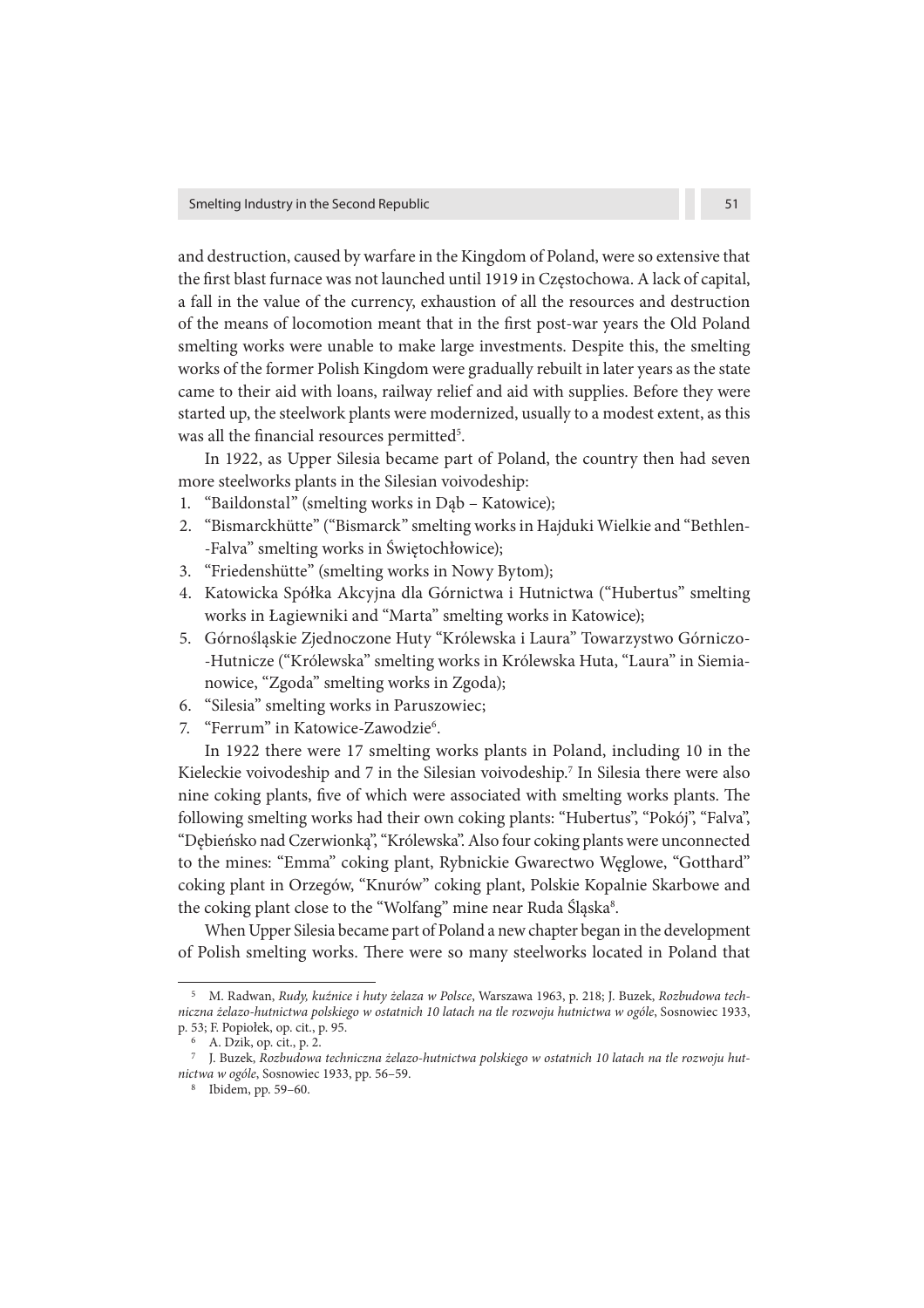production was able not only to satisfy the entire national demand but the surplus could be exported. The smelting industry obtained new sources of hard coal, some of which was suitable for processing into coke, playing a key role in the blast furnace process – it was no longer absolutely necessary to import coke from Czechoslovakia to Polish smelting works, which, because of adequate iron ore resources in the country, created the optimum basis for the development of the iron and steel industry in Poland<sup>9</sup>.

The Silesian smelting works were in a much better position than the smelting works of the former Polish Kingdom - they suffered no detriment as a result of wartime activities. Geared almost exclusively to the armaments industry, they had at their disposal buildings and technical appliances maintained in a good condition. The Old Poland steelworks, whose machinery and appliances were requisitioned by the army, stood idle for a long time, and their buildings were often neglected or damaged. In 1919 the output capacity of the Silesian blast furnaces was 317 240 tonnes, constituting 51% of the output capacity in 1913. The processing output of the Old Poland furnaces during this time was 15 214 tonnes, i.e. only approx. 3.7% of the output capacity in 1913. The Silesian steelworks could set up new processing departments if necessary whilst the Old Poland smelting works had to undergo a reconstruction process, which was only possible with government assistance<sup>10</sup>.

The Silesian smelting works had strong connections with Germany, therefore initially only slight attention was paid to the Polish market (under the provisions of the Geneva Convention, which was binding for three years, the Silesian smelting works could export their products to Germany duty-free and in any amounts or in limited licensed quotas up to 15 June 1925). The occupation of the Ruhr Basin by the French army opened up more or less the entire German market for the Silesian smelting works<sup>11</sup>.

Smelting works of the former Russian occupation found themselves in an entirely different situation – after the Russian border was closed they could support themselves only because they were able to satisfy the demands of the domestic market, in effect there was a visible parallel track in the development of the smelting works in the initial years: the Silesian smelting works focused on the German market, and the Old Poland on the domestic market, which in turn had an impact on the organizational life of Polish smelting works. On 25 March 1920 the steelworks of the Old Poland merged into Związek Polskich Hut Żelaznych (the Association of Polish Ironworks) however, the Silesian steelworks grouped together into Gornośląski

<sup>9</sup>A. Dzik, op. cit., p. 35.

<sup>&</sup>lt;sup>10</sup> J. Buzek, op. cit., p.54.

<sup>11</sup> Ibidem, p. 51.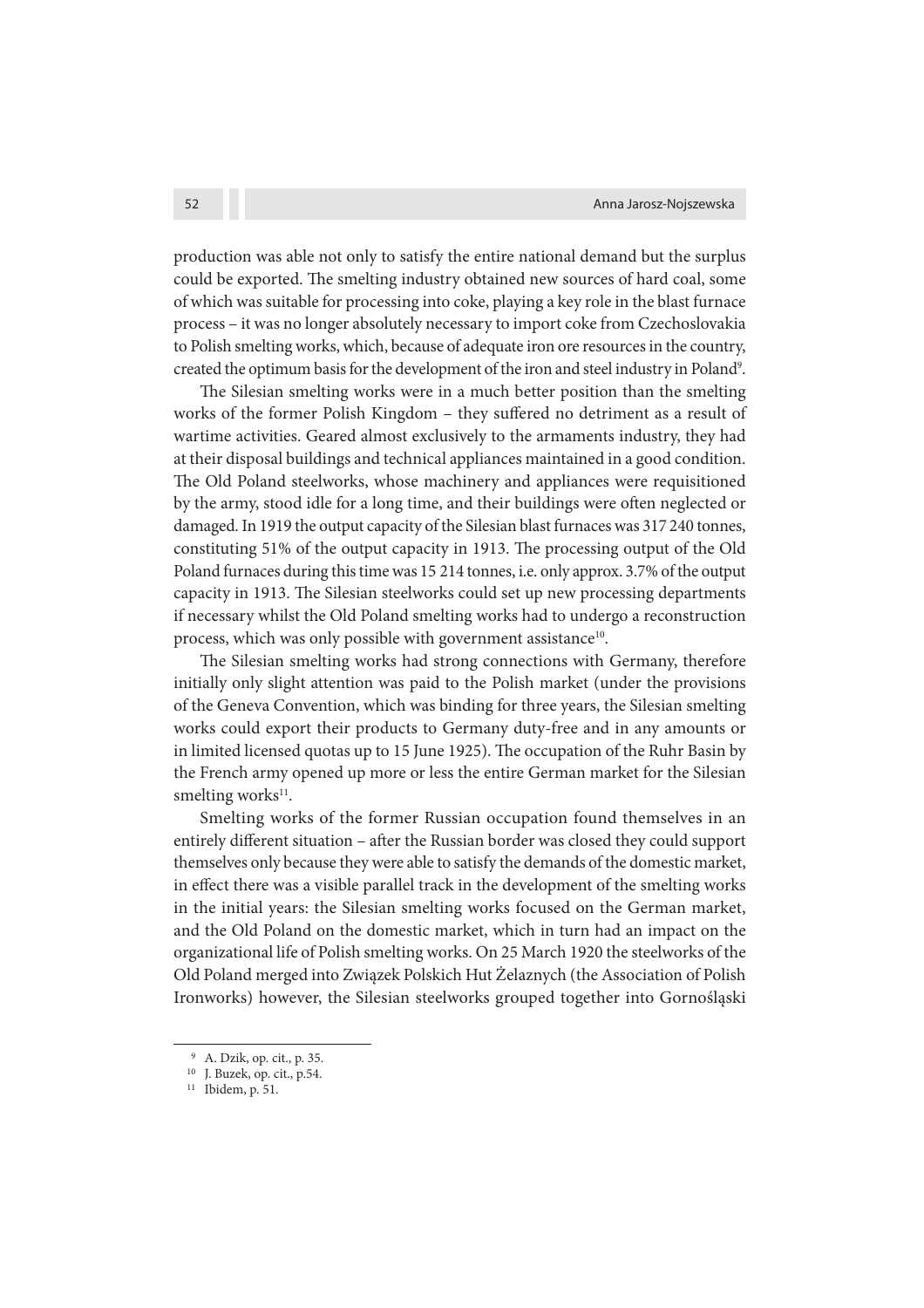Związek Przemysłowców Górniczo-Hutniczych (the Upper-Silesian Association of Mining-Smelting Industrialists).<sup>12</sup>

## **Raw Materials**

The smelting works industry was established and functioning because of the rich mineral resources in the country, found in considerable quantities in Poland, in particular, hard coal seams (which could also be processed into coking coal for blast furnaces), iron ore and limestone and dolomite<sup>13</sup>.

Hard coal is present in Poland in the so-called Polish Coal Basin, situated on the south-eastern border of the country. During the period 1922–1939 the basin, with the surface area of 6400 km<sup>2</sup>, was divided between three countries: Poland (5180 km<sup>2</sup>, that is 81% of the entirety), Czechoslovakia (650 km<sup>2</sup> or 10.1%) and Germany (570 km<sup>2</sup>) or 8.9%).<sup>14</sup> In Poland hard coal was the fundamental energy-generating raw material. In 1938 80–90% of energy in the country came from coal. The main customers were industry (especially steelworks) and the railway.

Coal was of particular importance to the Polish economy, moreover, it constituted Poland's largest mineral wealth. Poland was in the third place in Europe, after Great Britain and Germany, as regards hard coal resources<sup>15</sup>.

However, not all hard coal beds in Poland were suitable for processing into coking coal for blast furnaces. Coal from the Cracow Basin was not suitable nor from the Dąbrowa Basin (not greasy enough and lacked the characteristics to sinter). The coal from the Silesian Basin (in particular from the Rybnik area) was suitable for coking, however, the coke produced from it was of inferior quality to the coke produced from coal from other European basins (it had less calories, a greater ash content, moisture and greater abrasion). Because of this, Polish smelting works, in addition to Polish coke, used the coke imported from abroad as an additive to Polish coke. When compared to the general use of coke in Polish coke-works, the use of foreign coke in Polish smelting works in 1925 was 7.9%, in 1926 was 0.99%, in 1927 was 11%. Some of the coke-works in the Silesian voivodeship obtained coke from their own

<sup>&</sup>lt;sup>12</sup> Ibidem, p. 52; N. Gąsiorowska, Górnictwo i hutnictwo w Polsce, 2<sup>nd</sup> ed., Warszawa 1949, p. 104.

<sup>&</sup>lt;sup>13</sup> A. Dzik, op. cit., p. 58; A. Balzer, Hutnictwo żelazne, [in:] Dziesięciolecie Polski Odrodzonej. Księga Pamiątkowa 1918–1928, M. Dąbrowski (Ed.), Kraków-Warszawa 1928, p. 21; 10-lecie hutnictwa żelaznego w Polsce niepodległej, op. cit., p. 6.

<sup>&</sup>lt;sup>14</sup> Górnictwo i hutnictwo w Polsce, W. Breuer, Z. Rudowski (Eds.), Matzingen Szwajcaria 1944, p. 2.

<sup>15</sup> Ł. Zamęcki, Polityka surowcowa II Rzeczypospolitej w latach 1935–1939, Warszawa 2010, p. 75.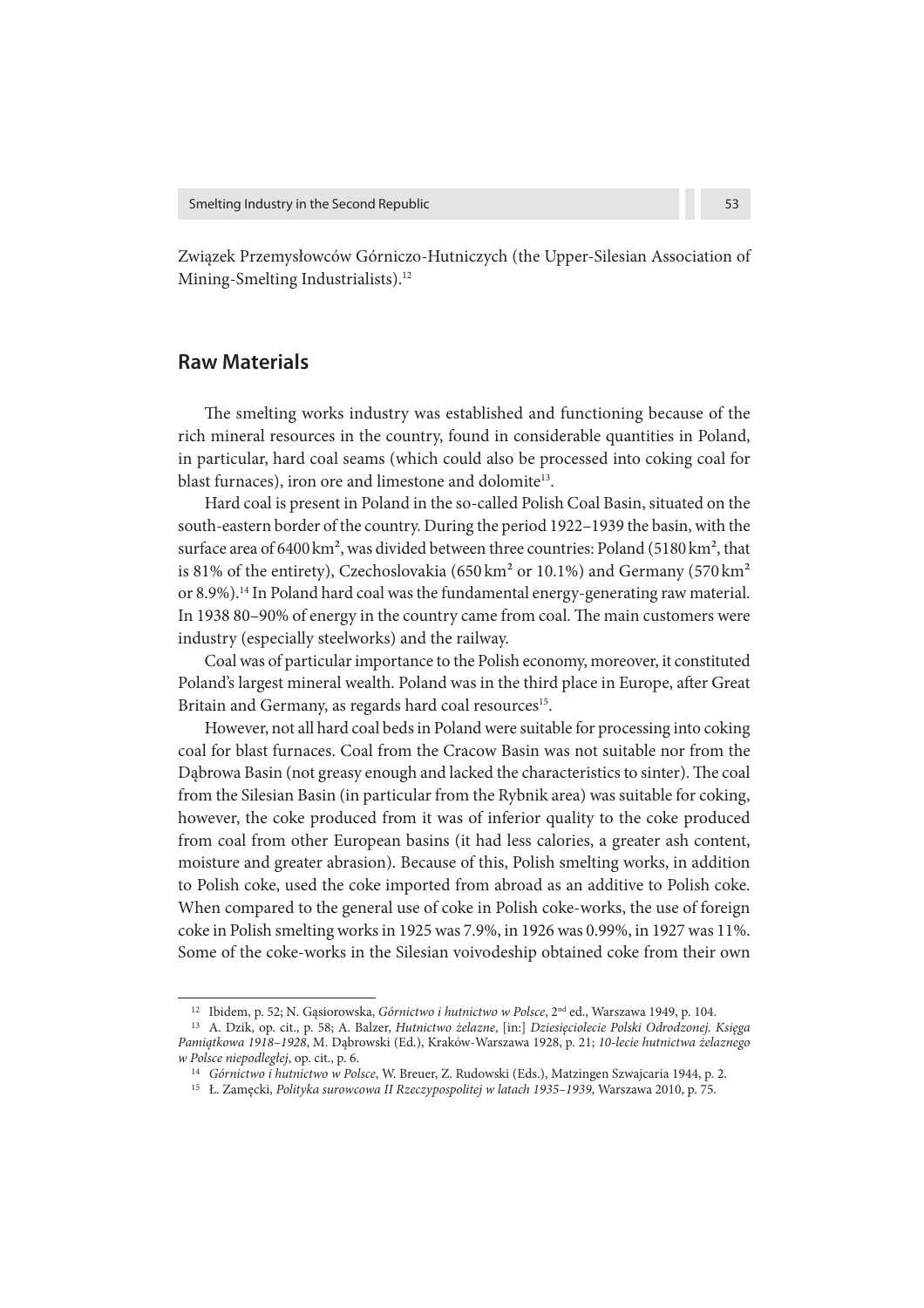coking plant, however, the production of coking plants located at smelting works plants proved to be insufficient for the entire demand of steelworks.<sup>16</sup>

Once Upper Silesia became part of Poland there was an improvement in the supply of the required quantity of coke to Polish smelting works. Coking plants owned by smelting works and other coking plants in Upper Silesia, despite the continuous increase in output, constantly worked to improve the quality of coke. In 1927 the output of the domestic coking plants was able to cater for 90% of the demand by smelting works<sup>17</sup>.

Poland had extensive deposits of iron ore. Extraction of iron ore was typified by a tendency to rise, particularly in the second half of the 1930 s. In 1937 approx. 780 000 tonnes of ore were extracted in Poland. Three areas were mined: Częstochowa-Wieluń (72% of domestic extraction), Radom-Kielce (19%), Silesia-Olkusz (3%). Resources in the first area were estimated at 55 million tonnes with an iron content in the region of approx. 33%, the second at 23.8 million tonnes of an average iron content between 31% and 40% (the area is important because of its location in the central part of the country), the third at 7.2 million tonnes<sup>18</sup>.

Iron ores extracted in Poland had a lower iron content than those from abroad. This was very significant for production as it required a greater use of the fusing agent and coal and generated higher production costs. The cost of the raw materials in Poland was twice as high as in western European countries.<sup>19</sup> Poland was not a selfsufficient country as regards iron ore  $-$  it had to import high percentage iron ores. Import was growing dynamically throughout the inter-war period. In 1928 389 216 tonnes of iron ore and 43 835 tonnes of manganese ore<sup>20</sup> were imported from abroad to steelwork plants in Poland. The majority of ores were imported from the USSR, Sweden and Morocco.<sup>21</sup> Cutting off the import of foreign high-percentage ores led to the collapse of the smelting works industry, which was not adapted to function exclusively on low-percentage domestic ores<sup>22</sup>.

In addition to iron ores, the steelwork industry used a considerable quantity of iron and steelworks waste containing iron (such as cinders, scale, pyrite cinders)

<sup>&</sup>lt;sup>16</sup> A. Dzik, op. cit., p. 55; Coke, which western European mining works had at their disposal was harder, which meant that more spacious blast furnaces could be constructed with a production capacity of up to 1200 tonnes daily. In Poland the average daily production of a blast furnace was just under 200 tonnes.

<sup>17</sup>A. Dzik, op. cit., p. 57.

<sup>18</sup>Ł. Zamęcki, op. cit., p. 81; Górnictwo i hutnictwo w Polsce, W. Breuer, Z. Rudowski (Eds.), op. cit., pp. 17–18.

<sup>&</sup>lt;sup>19</sup> M. Przybylski, Sytuacja hutnictwa żelaznego w Polsce, Katowice 1936, p. 9.

<sup>&</sup>lt;sup>20</sup> 10-lecie hutnictwa żelaznego w Polsce Niepodległej, op. cit., p. 6.

<sup>21</sup>A. Dzik, op. cit., p. 58.; A. Balzer, op. cit., p. 21.

<sup>22</sup> Ł. Zamęcki, op. cit., p. 82; Górnictwo i hutnictwo, op. cit., p. 18.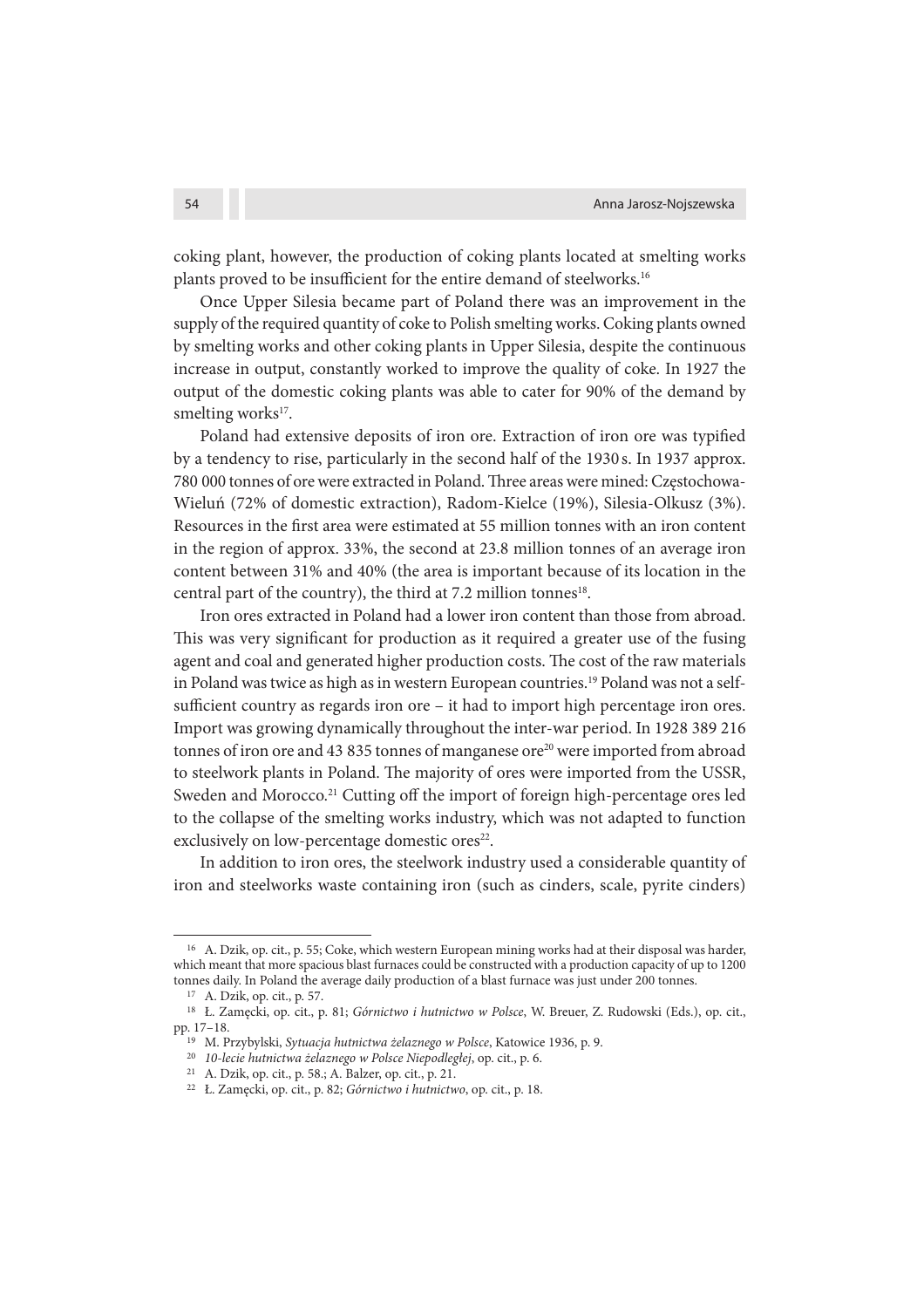and fusing agents, (limestone, dolomites), which accelerate the melting process of the ores. The fusing agents were to be found in abundant deposits of limestone and dolomites in the areas of Kielce, Częstochowa, Dąbrowa, Olkusz, Chrzanów, Sławków and Tarnowskie Góry<sup>23</sup>.

Pyrites were also important in the development of the smelting industry. Pyrites are an essential raw material for obtaining sulphurous acid. The most extensively investigated deposits of pyrites in Poland were found in the Coal Basin together with zinc-leaden ores. Pyrites were also found near Inowrocław and in the Świętokrzyskie area, however, they were of no industrial value. Minor deposits of resources estimated at approx. 100 000 tonnes were located in Jaszowiec near Klucze. The situation changed when in 1933 deposits of pyrites were discovered in Ruda near Nowa Słupia, estimated at 2–3 million tonnes. Launching the "Staszic" mine near Nowa Słupia ensured that the demand of the domestic industry would be covered. In 1937 73 500 tonnes of the raw material had already been produced, and in 1938 the figure was 90 000 tonnes. In 1937 the use of pyrite totalled 94 638 tonnes, and consequently up to the outbreak of the Second World War the Polish industry backed itself up to a moderate extent with import (the fact had to be faced that Poland would become self-sufficient as regards pyrites)<sup>24</sup>.

Manganese was used in steelworks to produce alloys of a high melting temperature. Manganese ores were found in Poland only in the Carpathian Mountains, however, these deposits could not be of any use to industry. The demand for manganese ore in the second half of the 1930 s, was approx. 60 000–70 000 tonnes, and was covered in its entirety by import from the USSR. "Huta Pokój" iron and steel works imported the most manganese, small quantities were also imported by "Huta Bankowa" steelworks and "Huta Starachowice" steelworks<sup>25</sup>.

Due to the progress made in drilling work in the final years before the war, it was possible to use natural gas in metallurgical processes, especially in smelting works located near the extraction source: Ostrowiec, Starachowice and Stalowa Wola smelting works which were being built. Natural gas, whose main component (after extracting raw butane and propane) is 97% methane, is an ideal fuel in smelting works. Initially, it was used only to heat the furnaces in the rolling mills and smithies, and later also used in tilting open hearth furnaces in Stalowa Wola and Ostrowiec<sup>26</sup>.

<sup>23</sup>A. Dzik, op. cit., p. 61.

<sup>24</sup>Ł. Zamęcki, op. cit., p. 89; J. Kostecki, Poznanie zasobów mineralnych w Polsce w latach 1919–1983 (Materiały), Warszawa 1983, p. 59; M. Jabłonowski, Wobec zagrożenia wojną. Wojsko a gospodarka Drugiej Rzeczypospolitej w latach 1935–1939, Warszawa 2001, p. 58.

<sup>25</sup>Ł. Zamęcki, op. cit., p. 88.

<sup>26</sup> M. Radwan, op. cit., p. 237.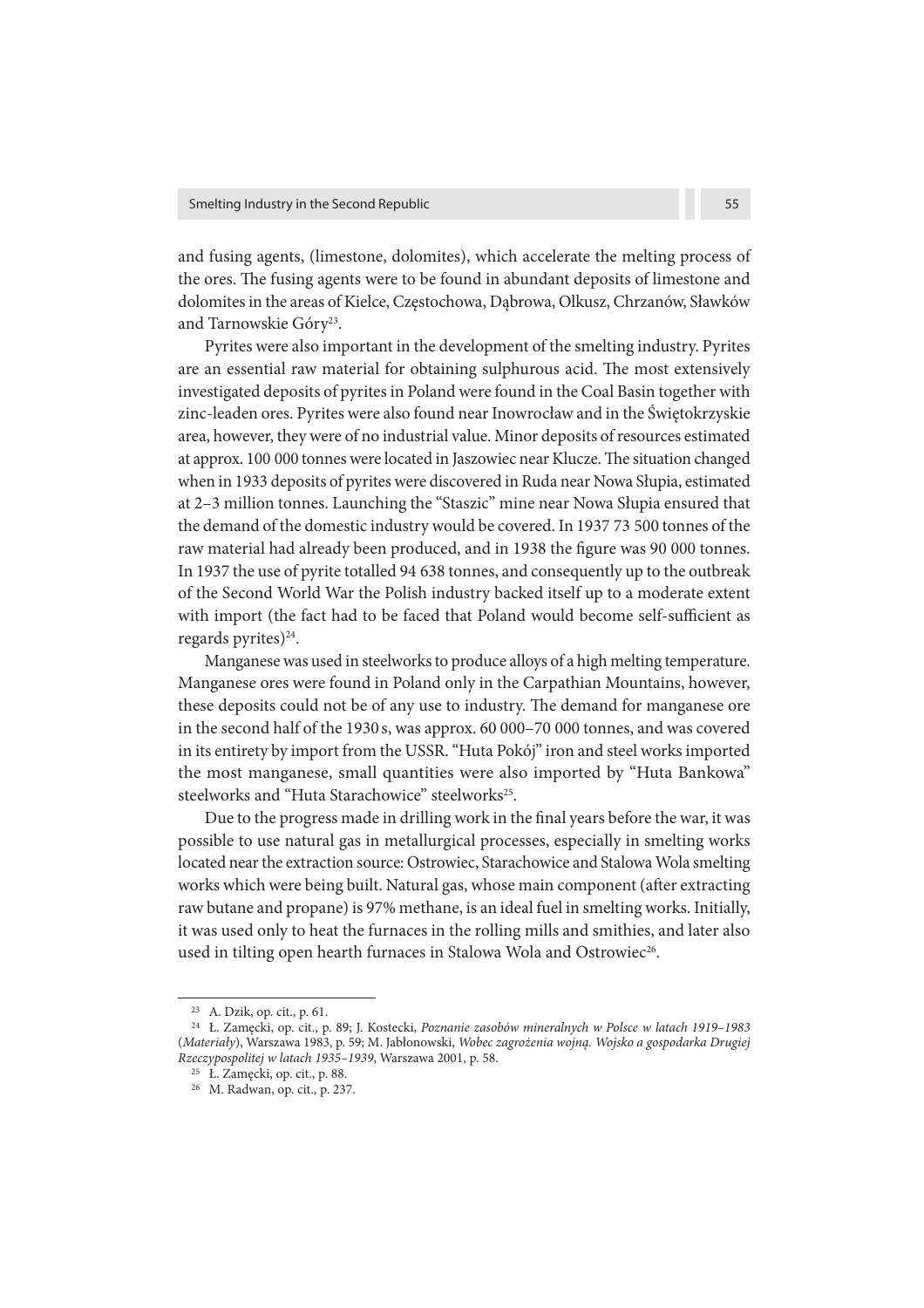The smelting works used large quantities of scrap metal in the production process. In the initial period after independence was regained, when the influx of ores from Russia ceased, the Polish iron and steel works industry transferred to the "scrap metal process" mainly because of the difficult situation of Polish furnaces, so that the open hearth furnaces mostly used scrap iron. The pig iron content did not exceed 30–35%, whilst the scrap metal content was almost 70%. Once Upper Silesia had become part of Poland, the Polish iron and steel works from this area also had to adapt to new sales markets and new supply conditions. Up to 15 June 1927 the steelworks in the Silesian voivodeship, according to the Geneva Convention, were to receive up to 235 000 tonnes of scrap metal annually from the German area. After this date Poland was faced with the task of obtaining an appropriate amount of scrap metal in order to maintain production in Polish steelworks. In 1927 Polish steelworks had already used a million tonnes of scrap metal, of which over 400 000 tonnes had come from abroad, mainly from England, France, and the United States. The transfer to the scrap metal process required additional investment in steel, and at the same time some of the blast furnaces had to be scrapped.<sup>27</sup> Three enterprises were involved in the purchase of scrap metal for Polish steelworks:

- Centrala Zakupu Złomu Polskich Hut Żelaznych Sp. z o.o. in Warsaw (which was founded in 1926 and supplied the Polish and foreign scrap with the exception of German one);
- "Złom" Sp. z o.o. in Katowice (which purchased the German scrap);
- "Żelazohurt" (which supplied the foreign scrap to the "Królewska" and "Laura" steelworks)<sup>28</sup>.

In some plants the pig iron content in the production did not exceed 30–35%, whilst the scrap metal content was in the region of 70%.

## **Raw Material Policy**

A considerable problem regarding deficiencies in raw materials was noted not only by military specialists but also by scientists involved in the issues of the economy and its associations with national defence. The smelting works industry did not have stocks of raw materials, such as coke or iron ore, which was a potential danger, as in the event that production had to be started up for the purposes of an

<sup>27</sup>Ibidem, p. 22; A. Dzik, op. cit., p. 64.

<sup>28</sup> Ibidem, p. 64.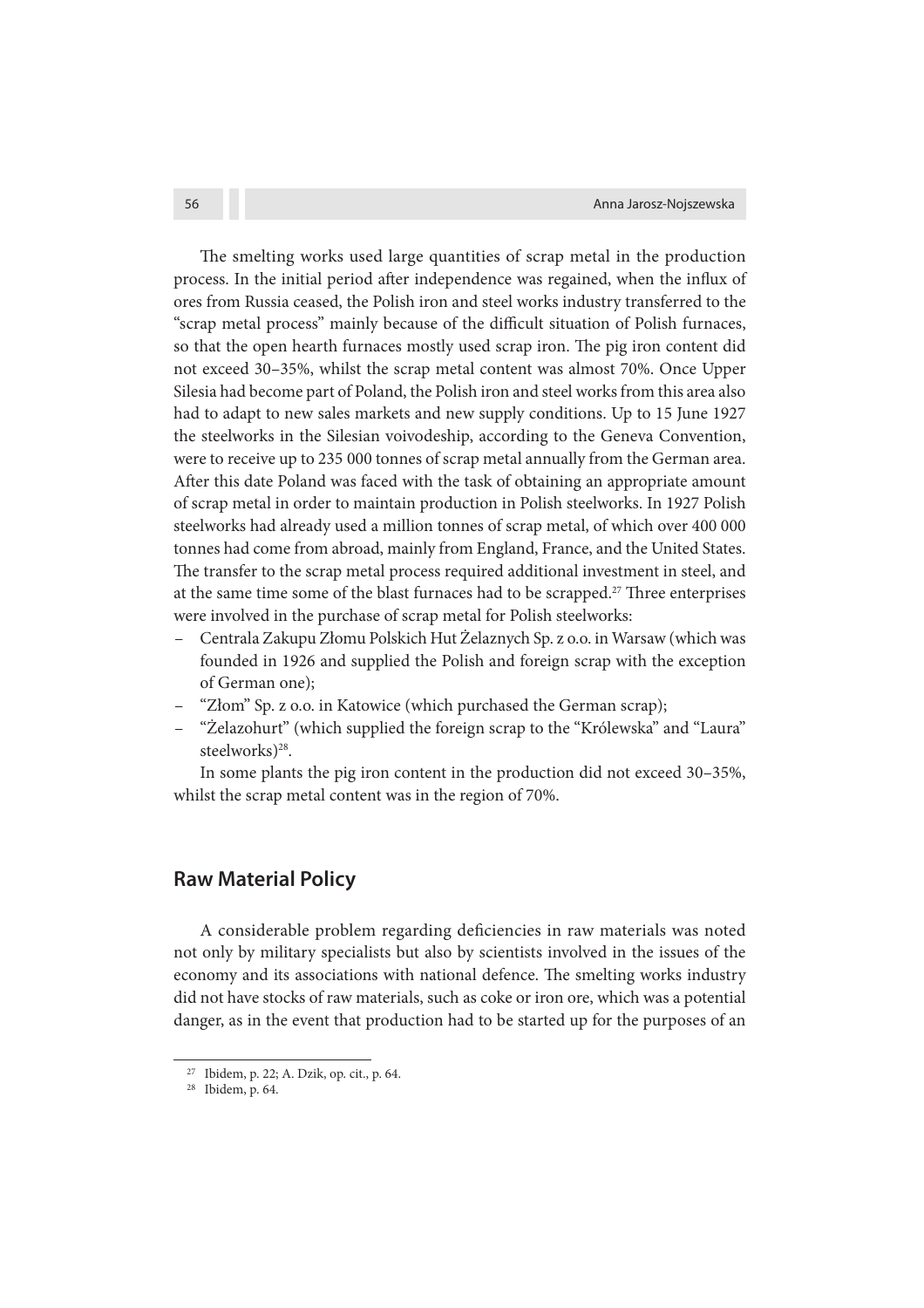armed conflict, the industry would be unable to intensify its output for the purposes of military production<sup>29</sup>.

The National Geological Institute was founded in 1919. Its main tasks were to examine the geological composition of Poland and to resolve the problems arising against this background connected with mineral resources, creating and complementing geological collections and publishing scientific research results. Research conducted by the National Geological Institute in cooperation with private steelwork plants succeeded in identifying iron ore deposits in the Częstochowskie, Kielecko-Radomskie, Śląsko-Olkuskie and Carpathian regions. In 1922 deposits of pyrite<sup>30</sup> were also discovered.

In the first fifteen years after Poland regained independence the problem of raw materials was not investigated in depth: this was largely due to the Great Depression; the policy of foreign owners of individual plants was often at variance with Polish economic interests, also a full examination and identification of the geological resources was missing. Despite the fact that in this situation efforts were made mainly to satisfy on-going requirements, the issue of metal ore supplies, and in particular iron ore, and maintaining the efficiency of the metallurgy industry, were amongst the basic tasks of the policy which was to prepare the country's defence capacity. The situation changed after 1935<sup>31</sup>.

In 1937 Antoni Roman, the Minister for Industry and Trade, appointed the Iron and Steelworks Committee, whose task was to prepare guidelines for the further development of the steelworks industry. The committee appointed the Principal Ironworks Organization, incorporating all the iron and steel plants. Apart from the earlier functions of the Association of Polish Ironworks, the organization, under the management of the Deputy Minister of the State Treasury, Józef Kożuchowski, was to implement a comprehensive program incorporating the entire steelworks policy. The official guidelines of the Ministry of Industry and Trade were:

- 1. reduction in the share of foreign materials (ore and scrap metal) in the production process of the Polish steelworks industry;
- 2. covering the demand of the iron and steel industry for national ore and coking coal of an appropriate quality;
- 3. organizing joint purchase of all foreign materials;
- 4. organizing a division of work between smelting works to achieve a greater degree of specialization;

<sup>29</sup>M. Jabłonowski, op. cit., p. 60.

<sup>&</sup>lt;sup>30</sup> J. Kostecki, Poznania zasobów mineralnych w Polsce w latach 1918–1983, op. cit., pp. 46-47, 59-60.

<sup>&</sup>lt;sup>31</sup> S. Gryziewicz, Problem zaopatrzenia surowcowego Polski ze stanowiska interesów obrony państwa, Warszawa 1936, p. 22; M. Jabłonowski, op. cit., p. 48.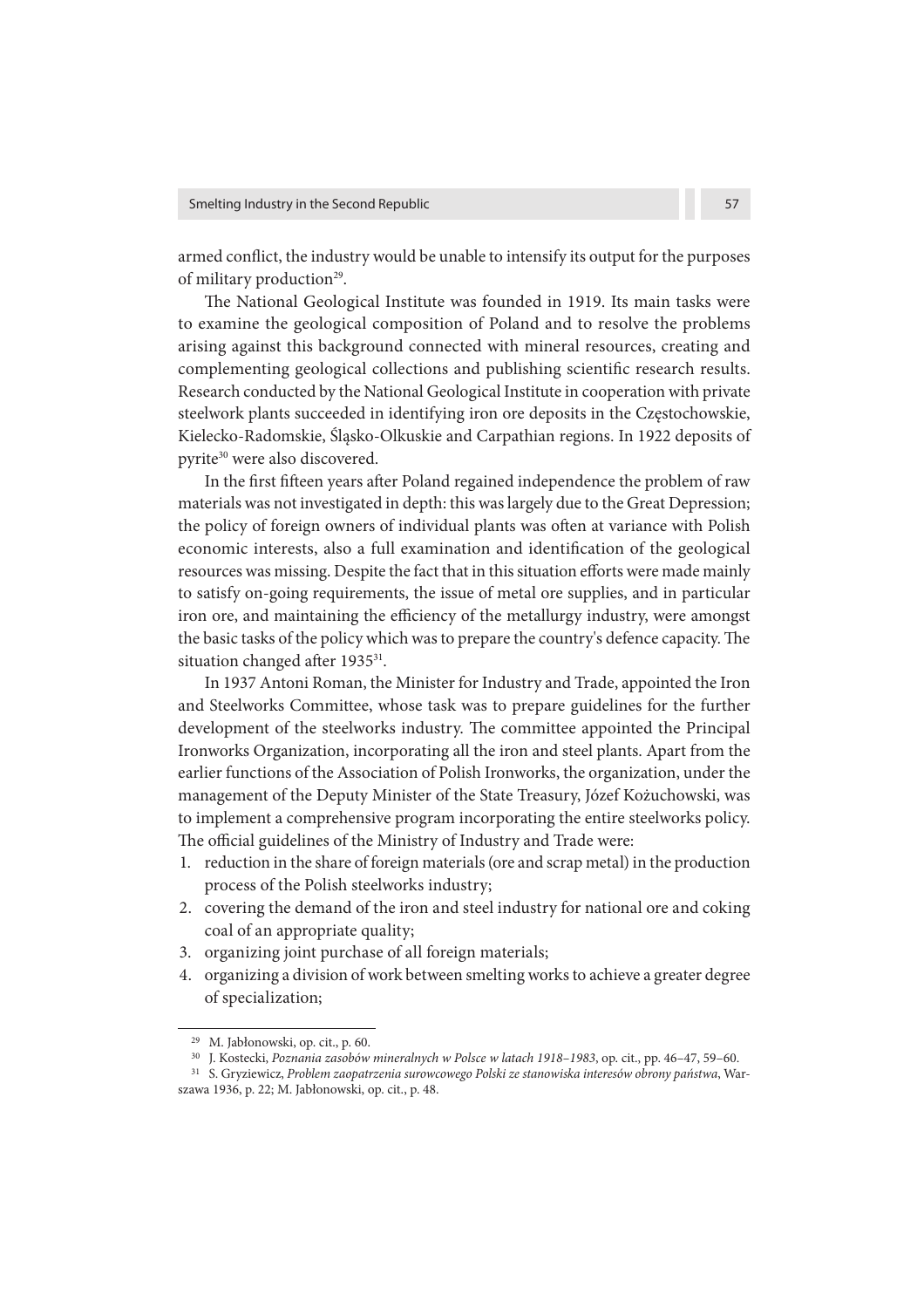- 5. reorganizing the distribution of iron in order to minimize the distance between the producer and consumer;
- 6. preparing a rational investment plan, which, when implemented, would enable reduction in demand for foreign materials and determine prices of iron at as low a level as possible<sup>32</sup>.

In 1938 the smelting conglomerates began to devote a great deal of attention to the problem of rationalizing raw materials management. On 10 April and 25 May 1938 raw materials conferences were held, organized by the Association of Polish Iron and Steel Workers. In the same year, on 1 April 1938, the President of the Republic of Poland issued an ordinance on the reorganization of the State Geological Institute. Substantial resources were designated for prospecting work. On 1 September 1938 a special Raw Materials Bureau was established at the Ministry of Industry and Trade to oversee the overall policy for the supply of the national industry with the required raw materials, and in particular those originating from abroad<sup>33</sup>.

e Iron and Steelworks Committee established that the varieties of coke to be found in Poland had material defects, such as softness and abrasion, which increased the costs of pig iron-smelting, and proposed therefore: deepening the shafts to the levels containing coal which is more appropriate for coke production, maintaining and securing the deposits of coking coal solely for the needs of coking plants, continuing research conducted by the Chemical Research Institute on the issue of the coke production industry, considering the construction of new coking plants and development of a production program for carbon-derivative semi-finished products and chemical products<sup>34</sup>.

Based on the work of the Iron and Steelworks Committee completed in 1937, a year later a series of changes was introduced in the organization of the smelting industry. The Supreme Organization for Iron Smelting which had received a wideranging competence from the government replaced the Association of Polish Smelting Works and the most important organization of sales was Syndykat Polskich Hut Żelaznych (the Syndicate of Polish Ironworks)<sup>35</sup>.

<sup>32</sup> J. Ignaszewski, Polski rynek żelaza w roku 1938, Katowice 1939, pp. 9–11.

<sup>33</sup> Ibidem, pp. 12-13.

<sup>34</sup> Hutnictwo żelazne w Polsce. Sprawozdanie Komisji Hutniczej przedstawione Panu Ministrowi Przemysłu i Handlu Antonneiemu Romanowi w grudniu 1937 r., Warszawa 1937, pp. 99–100.

<sup>35</sup> J. Ignaszewski, Górnośląskie koncerny hutnicze w roku 1937, Katowice 1938, p. 36.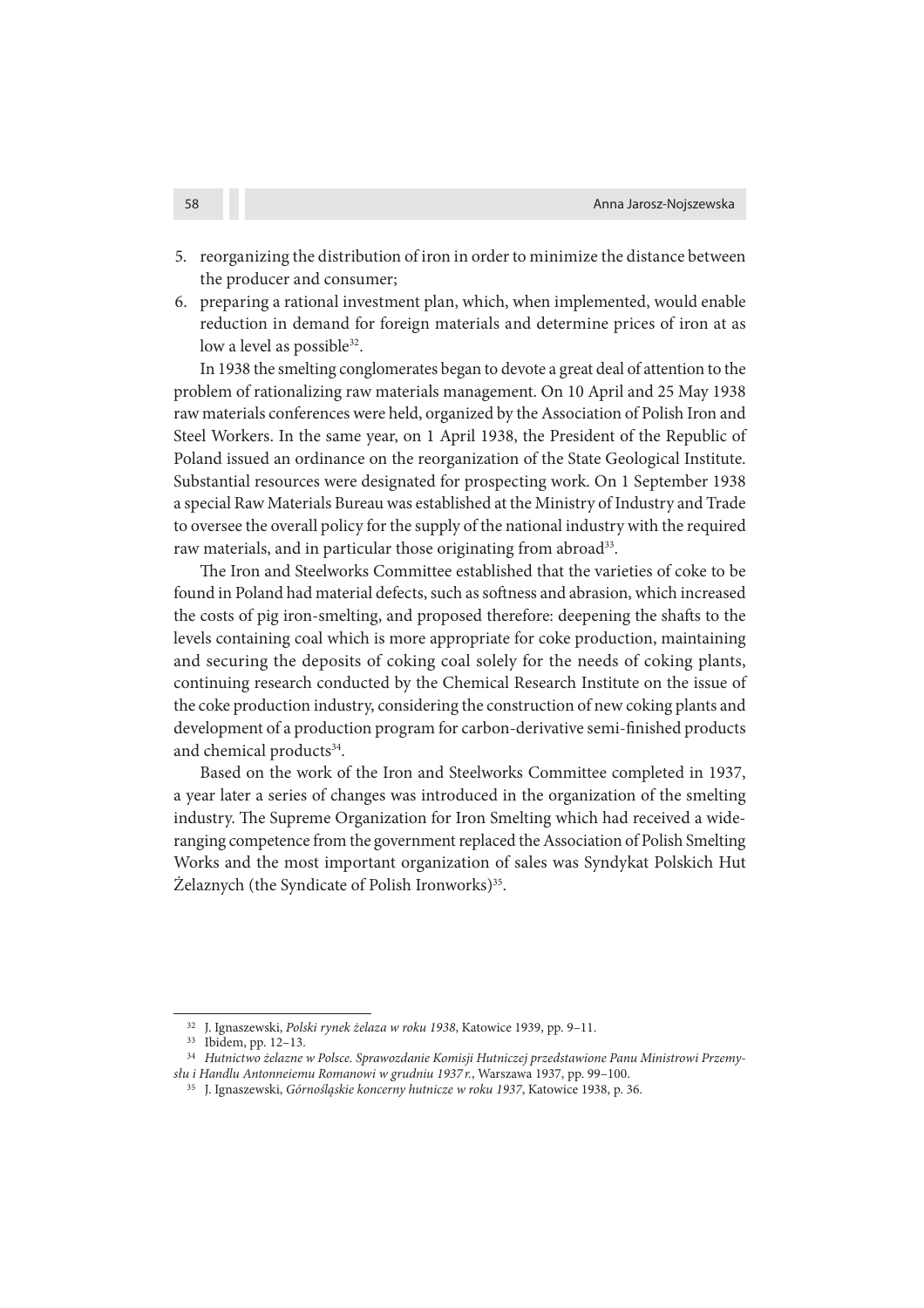## **Geographical Location and Transport**

The geographic location of the steelworks and transport conditions both of raw materials and finished products is of primary importance for the smelting industry and its development. Deliveries of large quantities of raw materials used by the smelting industry (such as coal, ore, coke, old scrap iron), and then the sale and delivery of finished products require considerable outlays on transportation in comparison with the production itself. Transport charges were an important issue for smelting works plants, on which the competitiveness of Polish products was largely dependent. The areas in which the smelting industry was concentrated in Poland differed from each other as to geographic location.

The Silesian smelting works were situated near the coal and coke deposits (approx.  $10-20$  km) from the Polish ores at a distance of  $100-250$  km. The overseas ores were transported through Gdańsk (635 km by rail), the Russian ores by rail 615 km from the border. Although the smelting works from the Radom and Częstochowa areas had their own low-percentage ores deposits (within a distance of 50–70 km), they were a long distance away from the coal and coke deposits (from 70 to 300 km), and the overseas ore was imported from the same places as the Silesian smelting works (the distance of transport by rail was shorter: from Gdańsk – 580 km, from the Russian border– 530 km). Poland did not have navigable rivers and canals, and therefore the only transporter of products from the iron and steel works was the railway.

Poland imported the largest amounts of high percentage ores from the USSR, and next from Switzerland, however, overseas supplies came from Morocco. Swedish and Moroccan ores were shipped through Gdańsk or Gdynia, Russian ores were transported through the border stations of Zdołbunów and Podwołczysko. Ores supplied through Gdańsk and Gdynia received the largest discounts from the railways, as it wanted to gain an advantage over its competitor, Szczecin, and direct its transportation through Polish ports and Polish land (ore imported from the USSR did not benefit from reliefs in the carriage charge; the railway did not have to apply reliefs as ore from the USSR was much cheaper; the stations only organized simplification in reloading)<sup>36</sup>.

<sup>&</sup>lt;sup>36</sup> M. Drozdowski, Hutnictwo w Polsce. Gospodarcze bogactwa Polski, Katowice 1928, op. cit., p. 9.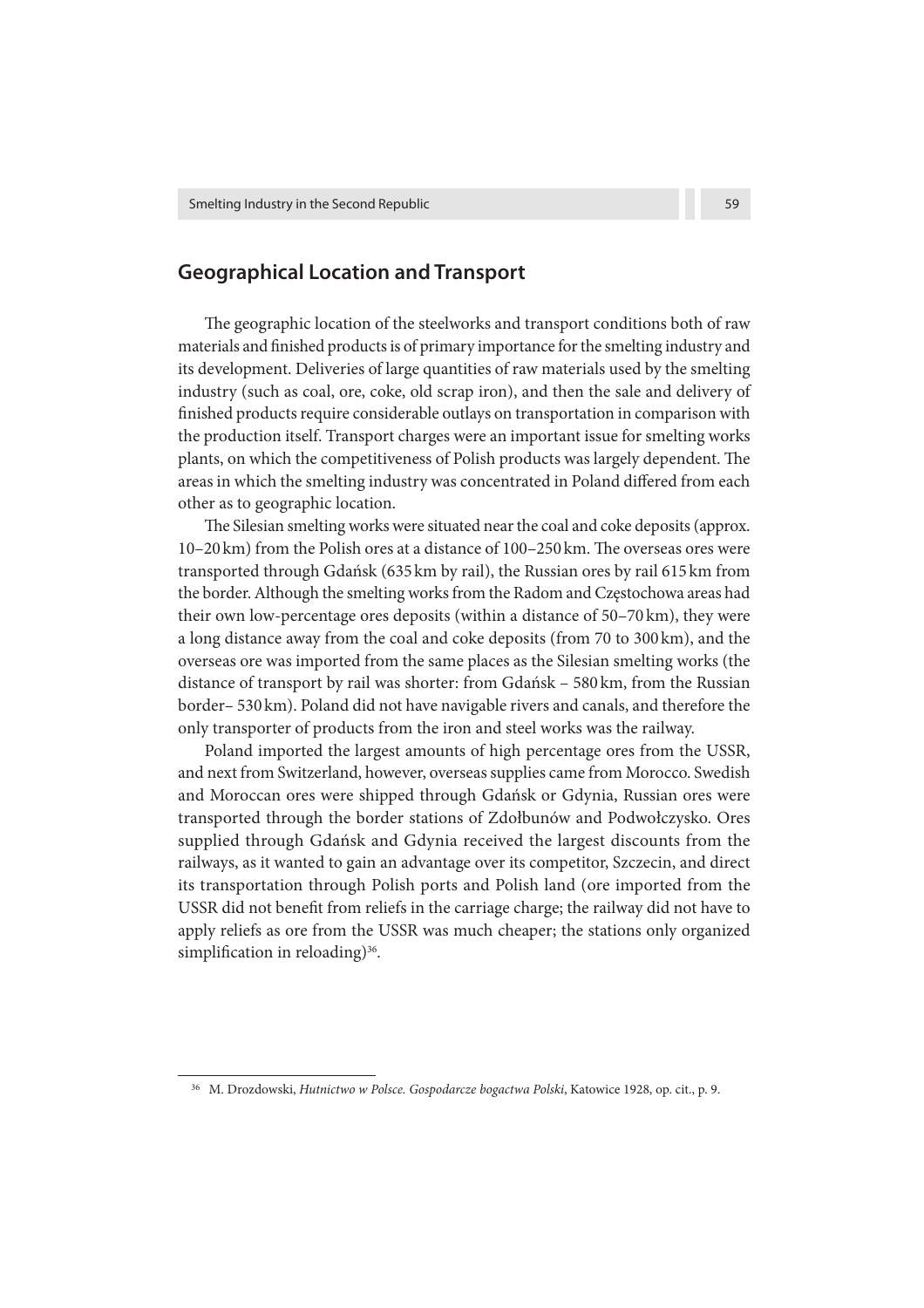## **The Iron and Steel Industry in the Second Half of the 1920s.**

In June 1925 when the provisions of the Geneva Convention ceased to be binding, the Polish-German tariff war broke out.<sup>37</sup> The German market was almost entirely closed to Silesian smelting works, with the exception of minor licensed quotas granted to select smelting works. From that time interest increased in the internal market and rivalry commenced with the Old Poland smelting works. This situation lasted until 1927, when all the Polish steelworks were merged in Związek Polskich Hut Żelaznych, representing the interests of the entire Polish smelting works industry, both as regards the government and on the international arena<sup>38</sup>.

In this period some of the smelting works existing from before the First World War were closed as they had not adapted to the new conditions and because it was not feasible to modernise them. In 1924 "Huta Marta" steelworks in Katowice closed down, "Huta Stąporków" was operating exclusively as an iron foundry, "Huta Staszic" smelting works in Niwka became a finishing-off workshop for pipe elbows, and "Huta Kraków" smelting works, after production shut down, was dismantled after 1929.

There was no marked improvement in the situation of the Polish smelting works until 1926. The government, deciding to place substantial public orders and to adopt instructions to facilitate export of rolled products, improved the favourable economic situation for the smelting works which the English miners' strike had created. Lowering the exchange rate of the złoty increased the opportunity of competition with other countries on foreign markets<sup>39</sup>. Regulation of organizational issues and a good state of the economy meant that Polish smelting works joined the investment program on a wide scale<sup>40</sup>. Polish smelting works made investments mainly in the years 1927–1930, when production proved to be profitable. Designated sums for investment during this period totalled approx. 150 million zł, and the investments themselves were made both with the intention of expanding the range of production and modernizing and replacing smelting work appliances, which would reduce the costs of the manufacturing process<sup>41</sup>.

<sup>&</sup>lt;sup>37</sup> When the Germans closed the borders, export of Polish iron and steel goods to the Reich proved impossible. Export of steel itself and rolled manufactured products decreased in 1925 by almost a half in comparison with 1924 (from 32.1 million zł to 17.7 million zł). [W. Drozdowski, Hutnictwo w Polsce. Gospodarcze bogactwa Polski, Katowice 1928, p. 5].

<sup>&</sup>lt;sup>38</sup> J. Buzek, op. cit., p. 52.

<sup>&</sup>lt;sup>39</sup> W. Drozdowski, op. cit., p. 5.

<sup>&</sup>lt;sup>40</sup> J. Buzek, op. cit., p. 54.

<sup>41</sup>M. Przybylski**,** W XX-lecie hutnictwa żelaznego w odrodzonej Polsce, Warszawa 1938, p**.** 6; A. Dzik, op. cit., p. 73.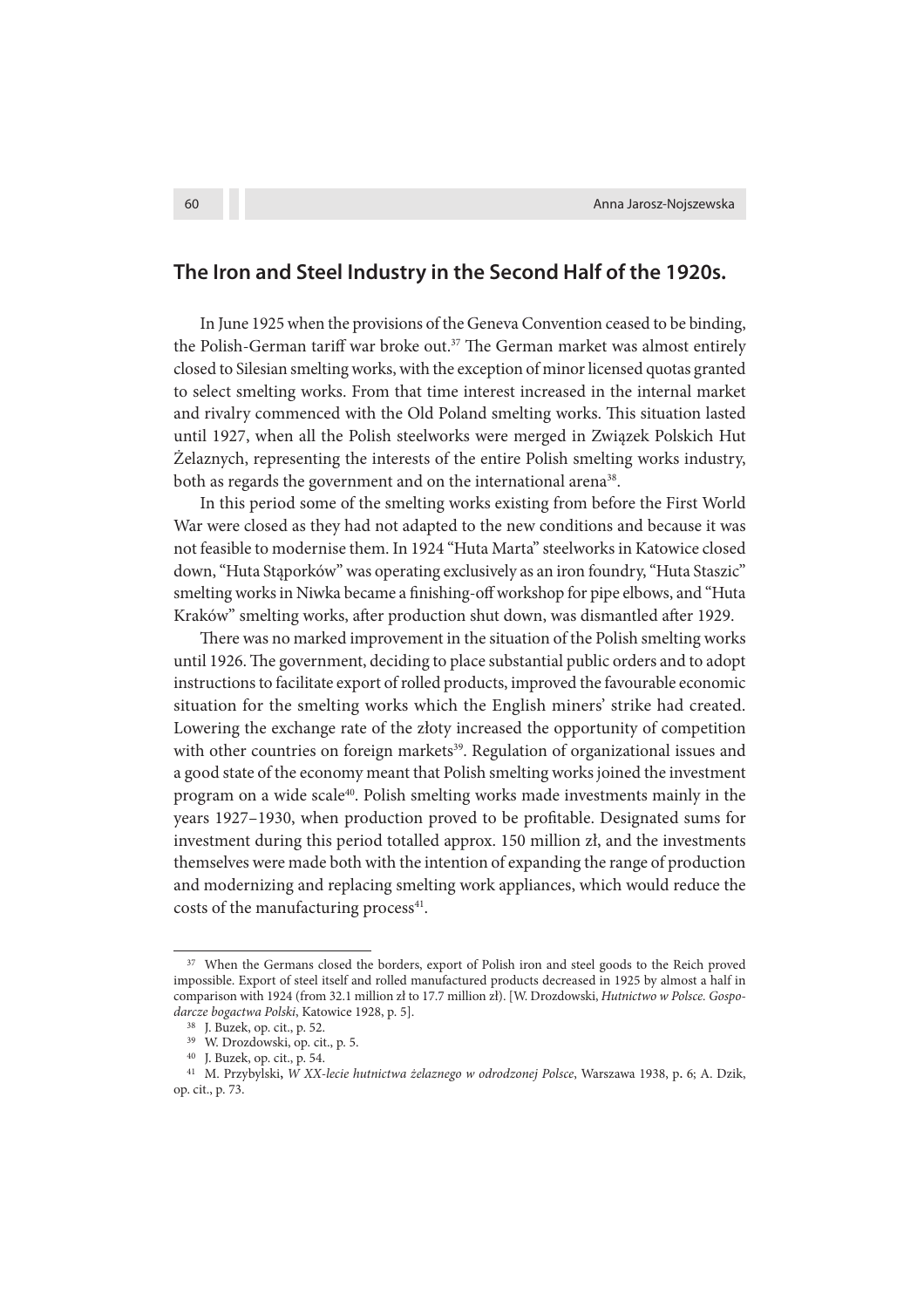In the years  $1927-1929$ , when the Polish steelworks industry flourished, the demand for iron grew to such an extent that in the Silesian steelworks production was almost exclusively channelled into the internal market. The Ministry of Transport was the main customer of the goods produced in smelting works for the domestic market. In 1928, in the post-war period, smelting works achieved record results  $-86%$  of the pre-war manufacture<sup>42</sup>. Poland exported mainly raw materials, rolled products abroad (casings, tin sheeting, iron for trade and die-cut etc.) and cast iron and welded pipes. In 1928 the combined export of articles made in iron works was 183 323 tonnes. Customers of Polish manufactured products were Yugoslavia (20.72% – mainly rolled products), Russia (17.18%), Romania (7.10%), Dutch East Indies  $(7%)$  – the main customer of Polish pipes, and Japan  $(5.3%)^{43}$ . In March and April 1929 the smelting works industry collapsed, and November of that year saw the beginning of a crisis.

## **The Great Crisis**

The great economic crisis of 1929–1933 left a deep scar on Polish smelting works. Many production departments closed down, and in some cases, even entire plants. Outdated equipment which was no longer in general use could not be replaced with more modern installations due to a lack of capital. Production in most of the smelting works in the Old Poland Basin (only the plants in Ostrowiec and Starachowice survived) was brought to a stand-still<sup>44</sup>.

With the deterioration of the Silesian smelting work situation, significantly worsened by the crisis, it had no alternative but to sell its iron abroad at low, unprofitable prices (often 66% of production). Difficulties due to the economic situation became more serious as the value of the English pound fell – the main currency in which goods were paid for. Within a few days Polish smelting works suffered enormous losses, totalling approx. 20 million  $z$ *l*.<sup>45</sup> for the Silesian smelting works alone.

When Upper Silesia became part of Poland a considerable share of the Polish smelting works industry remained in German hands. Two great conglomerates were established in Silesia, which also controlled many plants throughout Poland. Both

<sup>&</sup>lt;sup>42</sup> M. Przybylski, Sytuacja hutnictwa żelaznego w Polsce, Warszawa 1931, p. 10.

<sup>43 10-</sup>lecie hutnictwa żelaznego w Polsce niepodległej, op. cit., p. 34.

<sup>44</sup>J. Jaros, Koncentracja przemysłu górniczo-hutniczego 1918–1939, [in:] Uprzemysłowienia ziem polskich

w XIX i XX w., Studia i materiały, I. Pietrzak-Pawłowska (Ed.), Wrocław 1970, p. 350.

<sup>45</sup> M. Przybylski, W XX lecie …, op. cit., p. 6.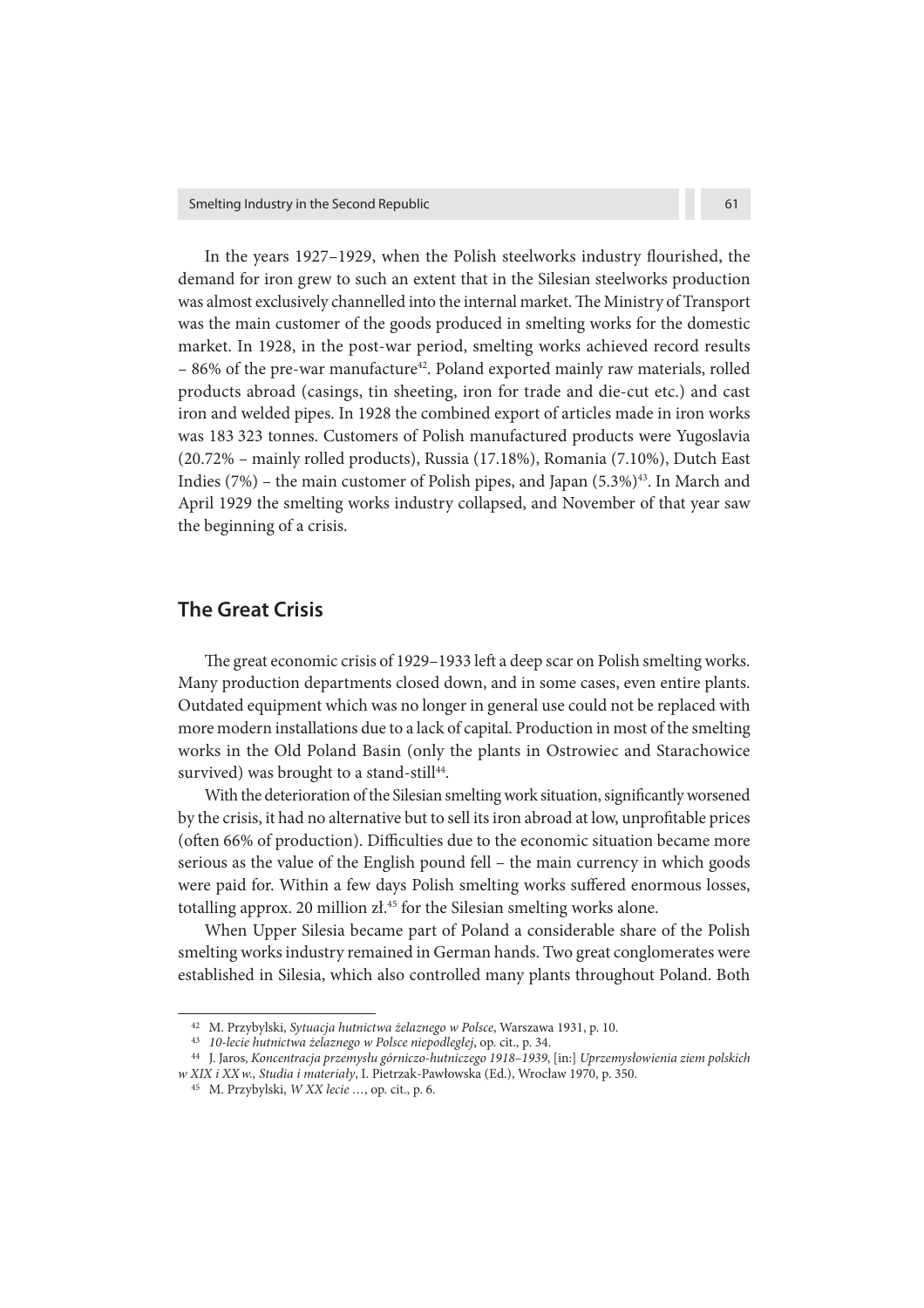conglomerates came under the State Treasury control in the 1930 s. In 1931 "Huta Pokój" smelting works filed an application at the Municipal Court to "defer payments" out", which was synonymous with bankruptcy. At the same time, the smelting works in Nowy Bytom were closed down. After lengthy negotiations held by state authorities with creditors a new company was founded, in which the State Treasury held 52% of the shares in the enterprise, thereby assuring the total control for itself. Three years later the State Treasury became the owner of the enterprise belonging previously to Wspólnota Interesów dla Katowickiej S. A. i Zjednoczonych Hut Królewskiej i Laura<sup>46</sup>. The inclusion of state capital in the smelting works enterprises in Silesia was the beginning of a process introducing a Polish national element in the smelting works industry (until then the administration and direct management of the steelworks had remained in German hands)<sup>47</sup>.

## **From the Great Depression to the Second World War**

1933 saw a slow but systematic revival of almost all branches of the national economy, which in the case of the smelting industry was visible by an increase in export (the initial increase in national demand had slowed down somewhat)<sup>48</sup>. The development of the smelting industry in  $1934-1938$  was at different stages in all centres. From 1934 a systematic growth in production was noticeable in the Upper Silesian smelting works in absolute numbers, and a simultaneous fall of the share in the production nationwide. The share in the Upper Silesian region fell because of the development of the Central Industrial Area (Centralny Okręg Przemysłowy, COP)<sup>49</sup>.

Production capacity of Polish smelting works in 1936 in the production of raw materials was 1 112 000 tonnes but due to the stand-stills in the blast furnaces this volume was never achieved. In 1936 out of 81 smelting furnaces 39 were inactive. Although after 1936 the situation improved, the smelting industry only used 50% of its production capacity. In 1937 Poland produced over 700 000 tonnes of pig iron and almost 1.5 million tonnes of steel<sup>50</sup>.

<sup>&</sup>lt;sup>46</sup> M. Radwan, op. cit., p. 225; More detail: J. Popkiewicz, F. Ryszka, Przemysł ciężki Górnego Ślaska w gospodarce Polski międzywojennej (1922–1939). Studium historyczno-gospodarcze, Opole 1959, p. 352–356.

<sup>&</sup>lt;sup>47</sup> M. Radwan, op. cit., p. 225.

<sup>&</sup>lt;sup>48</sup> Ibidem, p. 223.

<sup>49</sup> Ibidem, s. 224–225; J. Jaros, op. cit., p. 351.

<sup>50</sup> Ł. Zamęcki, op. cit., p. 82.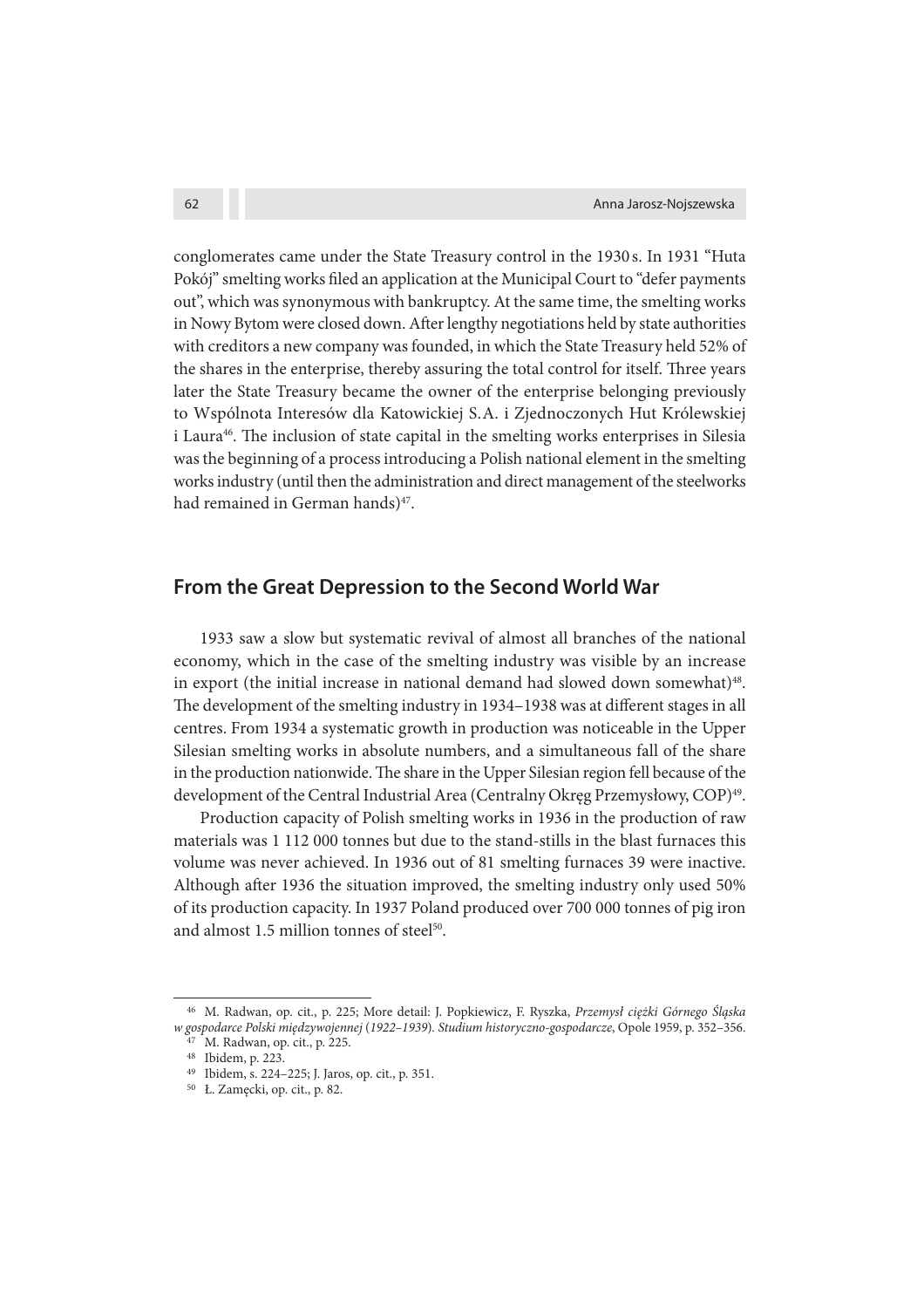There was a marked progress in research conducted on the technology of smelting production. The basic raw material used in blast furnaces was coke. Research which was conducted simultaneously in the Chemical Research Institute in Warsaw and the Mining Academy in Cracow, determined certain coking conditions for Silesian coal: the optimum width of chambers was defined, milling of coal, use of blends and adding fine dust from blast furnaces, and consequently achieving a marked improvement in the quality of the coke<sup>51</sup>.

The progress in the field of electric machinery meant that steam-driven engines were replaced with electric ones, and therefore, an electricity supply was essential. Initially, each of the smelting works built its own electricity power station; the earliest just after the war, the plants in Starachowice and Ostrowiec, and in Silesia the "Flava Huta" began to expand into the electricity power station. Quite early on the principle of cooperation between the electrical power stations connected with smelting works and regional ones began to be introduced (e.g. in the Old Poland Basin the United Electricity Power Stations of the Radom-Kielce Region were founded)<sup>52</sup>.

In government circles more notice was being taken of disadvantageous locations of smelting works. Too many were situated in a close proximity to the German border, so that in the event that war broke out the smelting industry would be on the front line.<sup>53</sup> 1936 brought several serious investment decisions which related to smelting works with a dominant state participation: it was decided to build a smelting plant in Stalowa Wola, blast furnaces in "Huta Piłsudski" and "Huta Pokój" smelting works and to expand the smelting works in "Huta Baildon".

The investment in the COP area was primarily to serve military purposes. The construction of 12 plants manufacturing armaments was assumed, of which the majority were to achieve full production capacity in 1939. The main investor was the army in cooperation with domestic and foreign capital.<sup>54</sup> The construction of smelting works in Stalowa Wola was to be one of the most important COP investments.

On 19 January 1937 representatives of three great industrial metallurgical closters – Huta Pokój, Śląskie Zakłady Górniczo-Hutnicze and Towarzystwo Starachowickich Zakładów Górniczo-Hutniczych – founded a company trading under the business name Zakłady Południowe Sp. z o.o. in Nisko. The share capital was 30 000 zł. The Ministry for Military Affairs guaranteed a loan of 100 million zł. Czesław Klarner became the President of the company. The construction of the steelworks and

<sup>51</sup>M. Radwan, op. cit., p. 229.

<sup>52</sup> Ibidem, pp. 246-247.

<sup>53</sup>Ł. Zamęcki, op. cit., p. 82.

<sup>54</sup> J. Klusek, Centralny Okręg Przemysłowy w gospodarce i obronności II Rzeczpospolitej, Warszawa 1992, p. 29.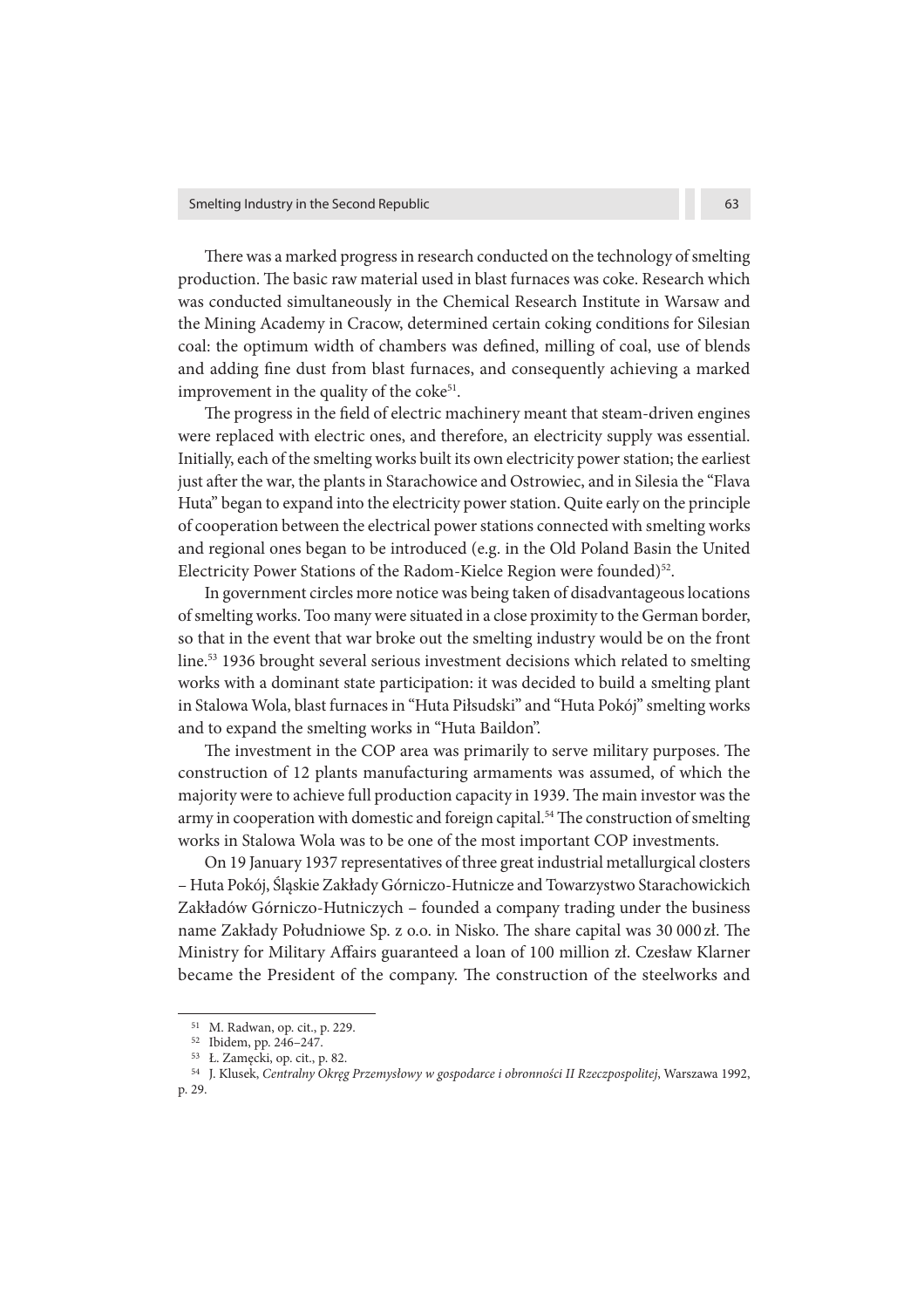production plants manufacturing artillery equipment took place at the same time as the construction of the town of Stalowa Wola, planned for 50 000. residents. The plants were to be situated within an area of 50 ha.

The construction of the Southern Plants in Stalowa Wola commenced in March 1937 with the construction of infrastructure, that is, construction of a main line railway, arterial road, water and sewage system and energy supply. The town and plants were rapidly constructed. In the same year 18 factory halls were built, in January 1938 the first machines became operational, warehouses were also handed over for use. In August the steel plant became operational. In summer 1937 the construction of residential housing estates and buildings providing services was commenced; the "Ozet", electricity power station was built for the purposes of supplying the smelting works and the town. On 14 June 1939 the official opening of the Southern Plants and the town of Stalowa Wola took place – the President of the Republic of Poland, Ignacy Mościcki, Vice President Eugeniusz Kwiatkowski and gen. Tadeusz Kasprzycki<sup>55</sup>, a minister, took part in the ceremony.

The Southern Plants comprised two parts, smelting and mechanical. The Smelting Plant included a steel plant, rolling mill, smithy, press workshop, hardening plant and research and experiment laboratory. The total steel production in the smelting plants was 80 000 tonnes annually. The Smelting Plant could produce all types of high-grade stainless steel. The Mechanical Plant manufactured both artillery equipment and was also adapted for the production of steam turbines, steam and pneumatic hammers and heavy machines used in smelting<sup>56</sup>. In the plants and the electric power station in Stalowa Wola furnaces were coal-fired, however, in the event of war the equipment could be adapted for firing with natural gas<sup>57</sup>.

In the second half of the 1930 s the Ostrowiec Plants and Plants in Starachowice were also modernized. "Huta Pokój" also commenced an investment program, as a result of which in 1939 another blast furnace was launched<sup>58</sup>.

In effect, just before the outbreak of the Second World War there were four conglomerates:

1. Wspólnota Interesów dla Katowickiej S. A. i Zjednoczonych Hut Królewska i Laura comprised: Huta Piłsudski (formerly Huta Królewska), Huta Laura, Huta Zgoda, Mechanical Workshops at the Huta Królewska. Factories manufacturing

<sup>&</sup>lt;sup>55</sup> Ibidem, p. 34.

<sup>&</sup>lt;sup>56</sup> Ibidem, p. 33; M. Jabłonowski, op. cit., pp. 139-141; A. Balzer, op. cit., p. 317.

<sup>&</sup>lt;sup>57</sup> M. Jabłonowski, op. cit., p. 140.

<sup>58</sup>J. Główka**,** Hutnictwo i przemysł metalowy w Zagłębiu Staropolskim w okresie międzywojennym 1918–1939, Kielce 2012, pp. 224–225.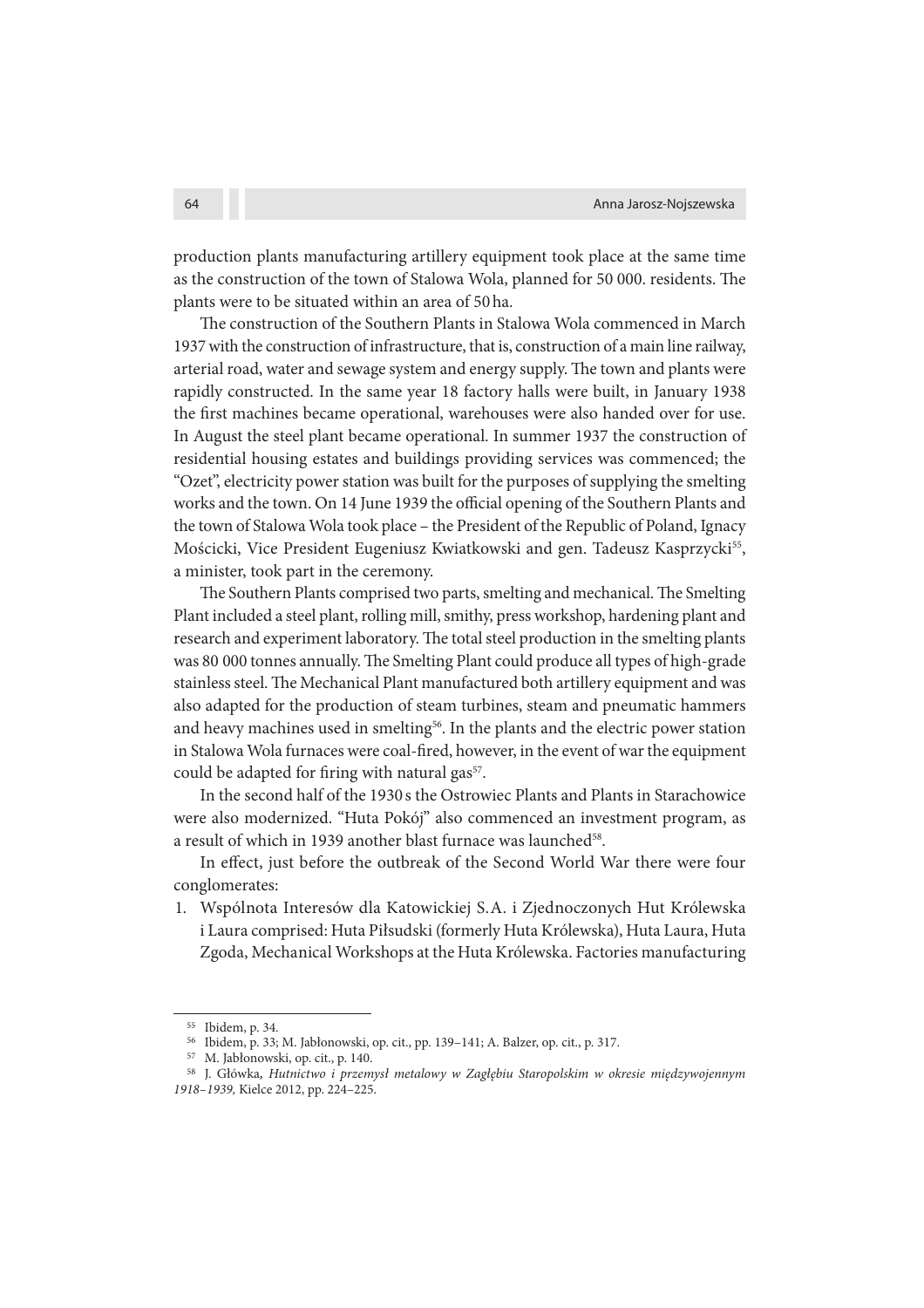Fitzner screws and rivets in Siemianowice, Huty Bismarck, Huta Falva, Huta Silesia and Huta Hubertus;

- 2. The Huta Pokój conglomerate encompassed Huta Pokój in Nowy Bytom, Huta Baildon, Huta Ferrum, and also Zjednoczone Fabryki Zieleniewski, Fitzner & Gamper in Sosnowiec, Babcock-Zieleniewski "Gótobur" (the Upper Silesian Association of Pipeline Construction), Suchedniowska Fabryka Odlewów and Huta Ludwików in Kielce;
- 3. The Modrzejowski conglomerate included smelting works: Częstochowa, Staszic, Milowice, Katarzyna, Światowid and Warszawska Fabryka Drutu;
- 4. The Huta Bankowa conglomerate managed Huta Bankowa, "Hr. Renard" Guild and the plant in Radomsko.

Apart from the conglomerates the following separate companies functioned:

- 1. Towarzystwo Starachowickich Zakładów Górniczych;
- 2. Towarzystwo Sosnowieckich Fabryk Rur i Żelaza, incorporating the smelting works in Sosnowiec and Huta Zawiercie;
- 3. Spółka Akcyjna Wielkich Pieców i Zakładów Ostrowieckich, incorporating plants in Ostrowiec and in Warsaw.

Each of the conglomerates and each company also included other enterprises – coal mines, iron ore mines, factories manufacturing rolling stock, industrial foundries, factories producing machinery, bridges and steel constructions etc.<sup>59</sup> According to figures, from 1936 the maximum production capacity of Polish smelting works in manufacturing pig iron was 1.12 million tonnes; this amount was never achieved as some of the blast furnaces were at a stand-still periodically. In 1936 out of 81 of the great smelting furnaces 39 were not operational<sup>60</sup>.

When Poland annexed Zaolzie in 1938, this increased the Polish possessions in the smelting industry. Zaolzie had varied natural resources, one of the richest of them being the coking coal deposits near Karwina, Łazy and Orłów. There were 19 mines in the Basin, out of which sixteen were active in 1937<sup>61</sup>.

With the added output of Zaolzie, the output capacity of the Polish smelting industry suddenly increased. The smelting works in Zaolzie were more modern in comparison to the Polish ones, mainly as they were adapted for smelting iron using high-percentage ores. Now the Polish economy also included the possession of a series of mines supplying excellent coking coal, and therefore there was no longer

<sup>59</sup>M. Radwan, op. cit., pp. 227–228.

<sup>60</sup>M. Jabłonowski, op. cit., p. 104.

<sup>61</sup> Ibidem, p. 123.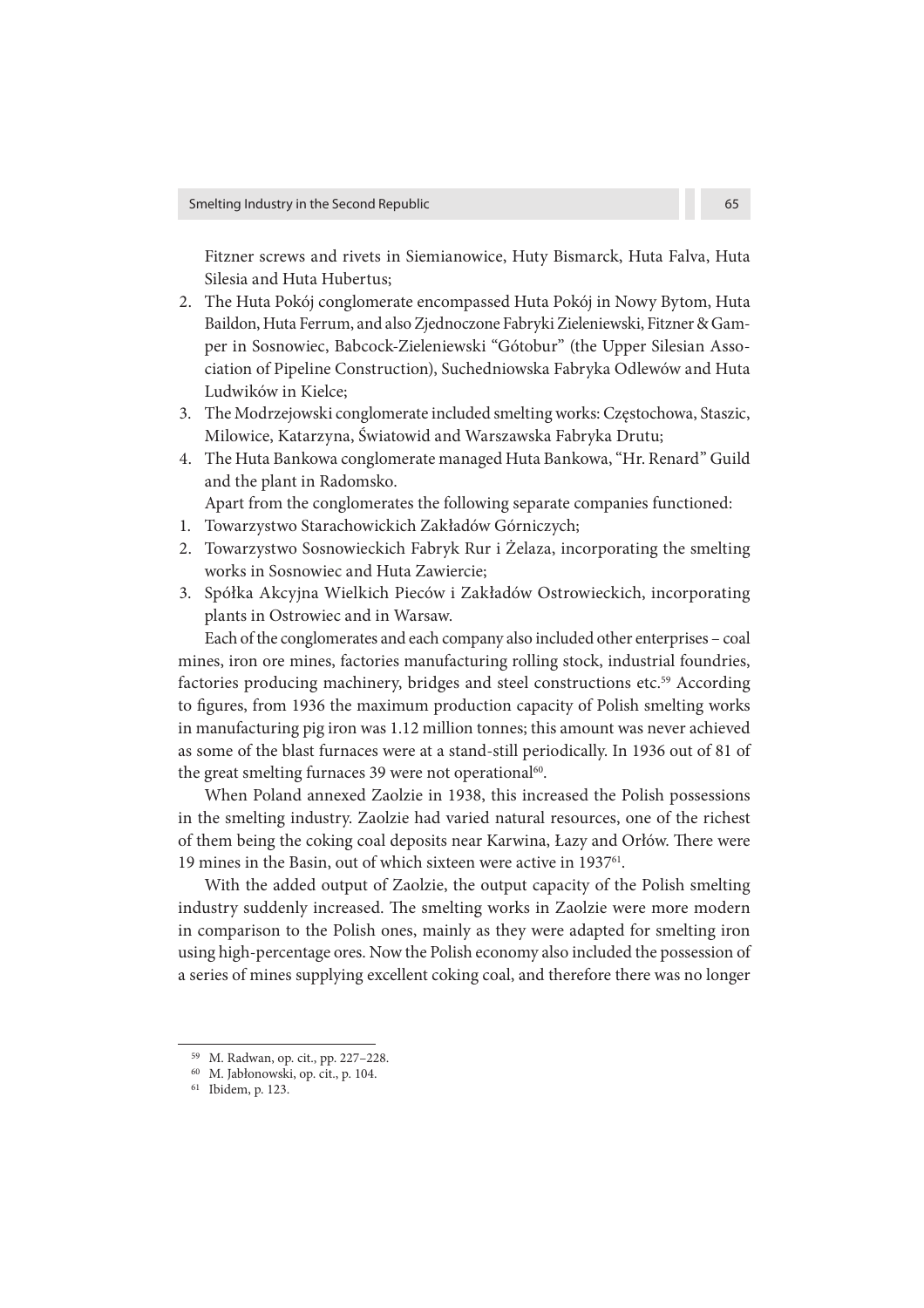any need to import coke from Czechoslovakia. However, the need for import of foreign ores increased<sup>62</sup>.

Amongst the industrial conglomerates the most important industrial location on the annexed Zaolzie terrain were the plants in Trzyniec, belonging to Towarzystwo Górniczo-Hutnicze S. A. ("Bànska a hutni spolecnost"), with the board's registered office in Prague. The smelting works in Trzyniec were established in 1828 and initially based their production on local ores, only to transfer later to Slovakian ore and imported ore. The production process in their case was simpler as they had their own coal and coke facility. In 1938 they had 4 blast furnaces, 13 open cast furnaces, a rolling mill, a coking plant, a plant for processing cinders, a benzol factory, plants extracting copper and an electricity power station and used their own rolling stock of 55 km of rail, 10 locomotives and 13 km narrow gauge tracks and 7 locomotives for narrow gauge rail. The plants in Tryniec used coal supplies from their own mine in Karwin, and supplies of coking coal in the "Hohenegger" conglomerate mine and some from the "Ignacy" mine on the left bank of the Ostrawnica. In 1937 the plants produced 485 000 tonnes of pig iron, 552 000 tonnes of steel, 468 000 tonnes of rolled products and 120 000 tonnes of manufactured goods still to be worked<sup>63</sup>. However, a large part of the assets of Towarzystwo Górniczo-Hutnicze S. A. remained outside Poland, including coal mines, iron ores and manganese mines, rolled tin sheeting, factories specializing in bridge construction, chains, screws and rivets and an electric power station<sup>64</sup>.

Out of the smelting enterprises which were located in the areas occupied by Poland in 1938, Albert Hahn's plant in Bogumin is worth mentioning, which had a blast furnace (however, inactive for a long time), steelworks fitted out with three open hearth furnaces with a production capacity of up to 150 000 tonnes annually and manufactured (solid) drawn tubes, iron in slabs, angle sections and various types of sheet metal (including galvanized one). The wire manufacturing plant in Bogumin produced 58 000 tonnes of wire and 9 000 tonnes of nails in 1936. The Hahn firm belonged to the International Pipe Cartel<sup>65</sup>.

Three large smelting enterprises operated in Frysztat:

1. Jaekiel S.A., a factory manufacturing soldered pipes for water, steam, and gas pipes, axles for cars and horseshoes (the total manufacture was 10–15 000 tonnes annually);

<sup>62</sup> J. Ignaszewski, Górnośląskie..., op. cit., p. 33; W XX-lecie hutnictwa żelaznego w Odrodzonej Polsce, Warszawa 1938, p. 28.

<sup>63</sup> J. Ignaszewski, Śląsk Zaolziański w życiu gospodarczym Polski, Katowice 1938, pp. 19-20.

<sup>&</sup>lt;sup>64</sup> Ibidem, p. 25.

<sup>65</sup> A. Balzer, op. cit., p. 35.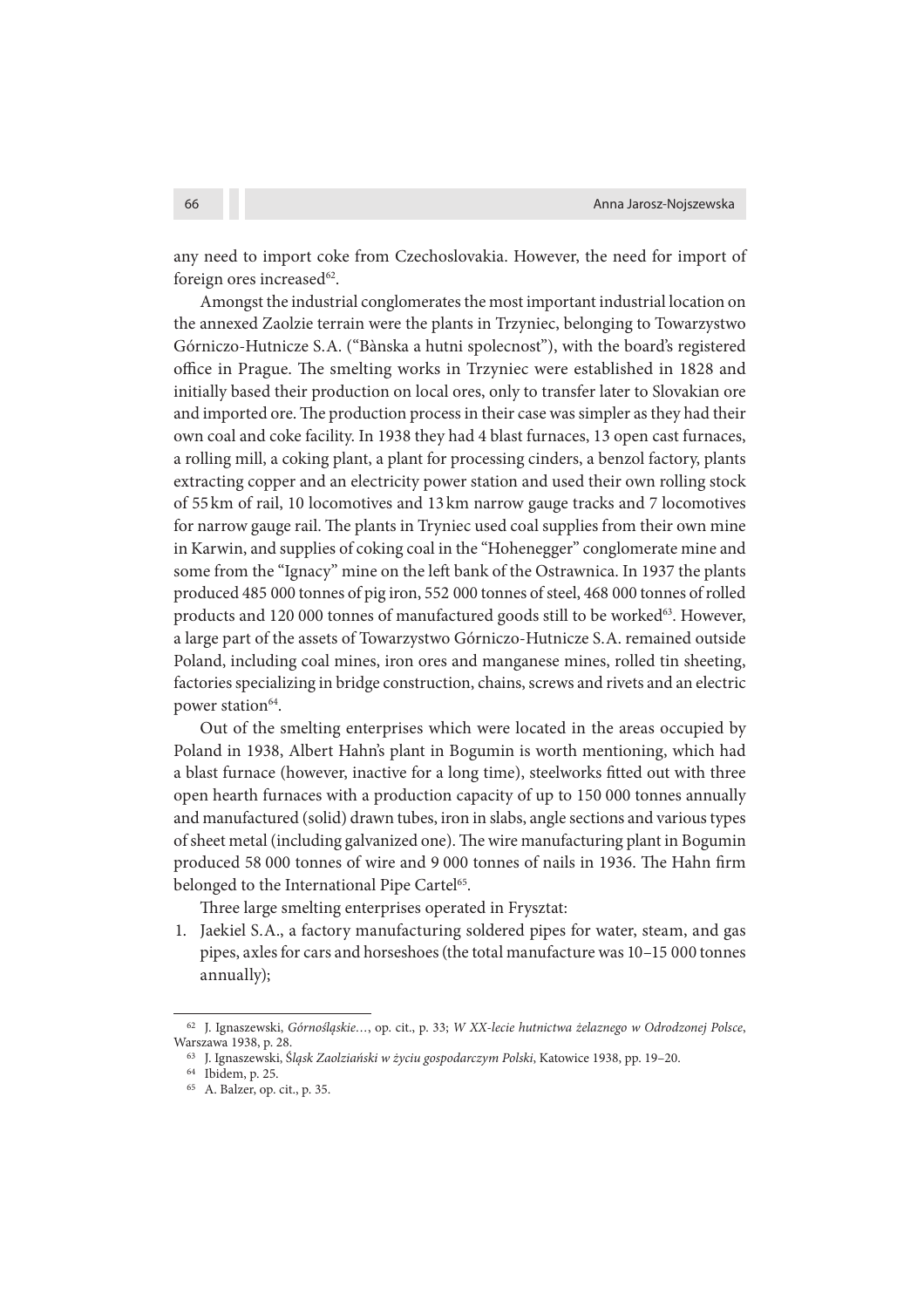- 2. Mücke-Melder S.A., which manufactured perforated sheet metal, portals and metal furniture and car seats;
- 3. Sam Blumenthal i Syn, a factory which produced screws, rivets, nuts and hooks for rail tracks of 3000 tonnes annually.

Cieszyn, Poręba and Orłowa had smaller iron-processing plants, such as iron foundries, factories producing machinery and boiler forges<sup>66</sup>. On taking over Zaolzie Poland also gained new coking plants – two of them belonged to the Górniczo-Hutnicze Towarzystwo (the Mining-Smelting Association in Brno: Hohenegger (Karwin) and Trzyniec (Trzyniec), one to Hr. Larisch-Mönnich in Karwin: Jan (Karwin) coking plant, one to the Directorate of State Mines in Poręba – "Wacław" (Poręba), and one to the Orla-Lazy Coal Mining in Dąbrów "Łazy" (Łazy)<sup>67</sup>.

The takeover of Zaolzie not only increased the manufacture of iron and steel products in Poland, but also the possibility of export on foreign markets. However, with the outbreak of the Second World, which started a new period in the history of the Polish smelting industry, it became difficult to take advantage of these possibilities.

## **Bibliography**

10-lecie hutnictwa żelaznego w Polsce Niepodległej, Warszawa 1929.

- Balzer A., Hutnictwo żelazne, [in:] Dziesięciolecie Polski Odrodzonej. Księga Pamiątkowa 1918–1928, M. Dąbrowski (Ed.), Kraków-Warszawa 1928, pp. 1026–1028.
- Buzek J., Rozbudowa techniczna żelazo-hutnictwa polskiego w ostatnich 10 latach na tle rozwoju hutnictwa w ogóle, Sosnowiec 1933.
- Długoborski W., Górnictwo i hutnictwo do 1918 r., [in:] Uprzemysłowienia ziem polskich w XIX i XX w., Studia i materiały, I. Pietrzak-Pawłowska (Ed.), Wrocław 1970, pp. 109–176.

Drozdowski W., Hutnictwo w Polsce. Gospodarcze bogactwa Polski, Katowice 1928.

Dzik A., Hutnictwo żelazne w Polsce, Warszawa 1931.

Gąsiorowska N., Górnictwo i hutnictwo w Polsce, ed. II, Warszawa 1949.

Główka J., Hutnictwo i przemysł metalowy w Zagłębiu Staropolskim w okresie międzywojennym 1918–1939, Kielce 2012.

Górnictwo i hutnictwo w Polsce, W. Breuer, Z. Rudowski (Eds.), Matzingen-Szwajcaria 1944.

Gryziewicz S., Problem zaopatrzenia surowcowego Polski ze stanowiska interesów obrony państwa, Warszawa 1936.

<sup>&</sup>lt;sup>66</sup> J. Ignaszewski, Śląsk Zaolziański..., op. cit., p. 26.

<sup>67</sup> A. Balzer, op. cit., s. 33; J. Ignaszewski, Śląsk Zaolziański…, op. cit., pp. 12, 37.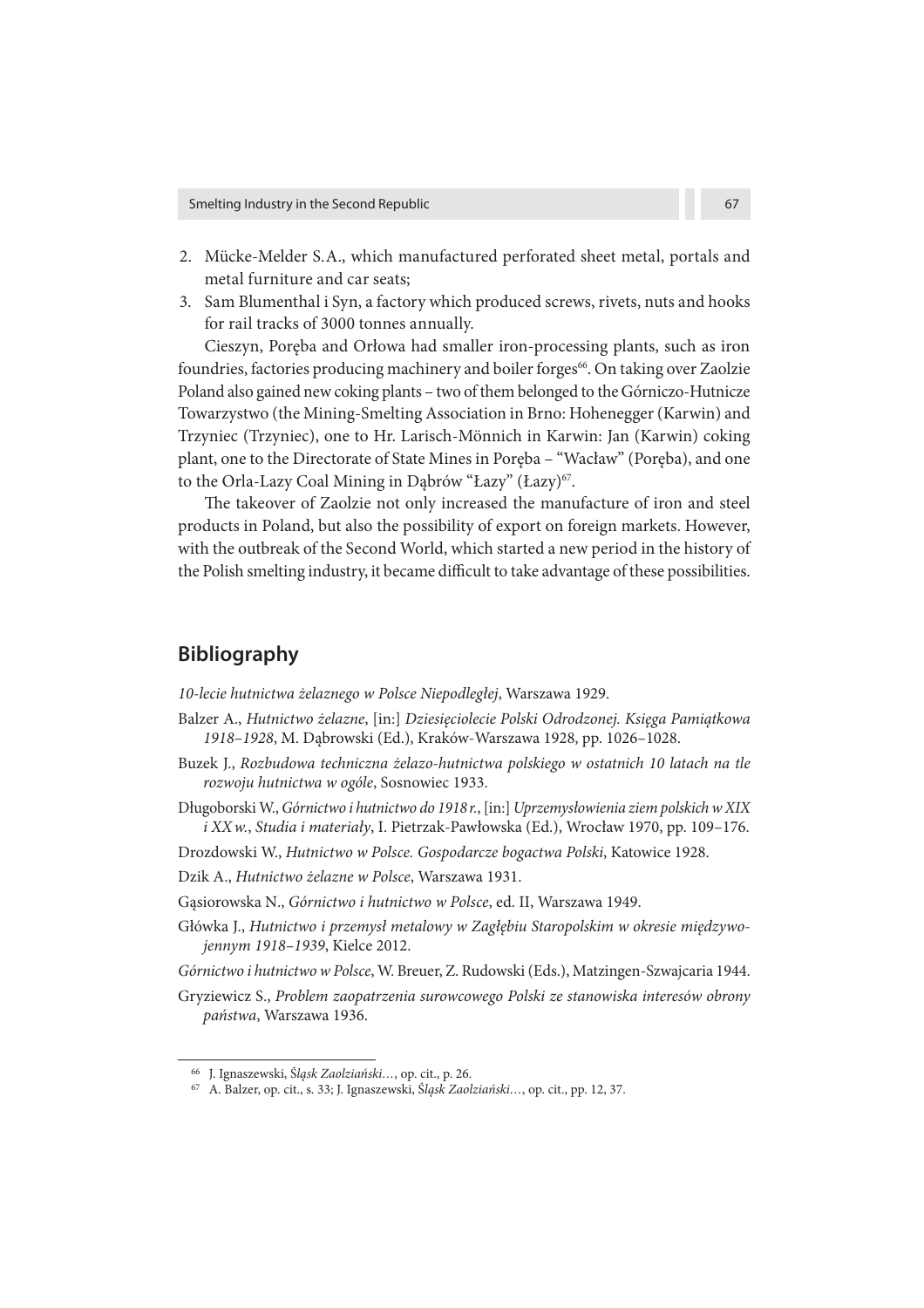- Historia polskich okręgów i regionów przemysłowych, Ł. Dwilewicz, W. Morawski (Eds.), Warszawa 2015.
- Hutnictwo żelazne w Polsce. Sprawozdanie Komisji Hutniczej przedstawione Panu Ministrowi Przemysłu i Handlu Antoniemu Romanowi w grudniu 1937 r., Warszawa 1937.

Hutnictwo, [in:] Wielka Encyklopedia PWN, vol. 11, Warszawa 2002, pp. 525–526.

Ignaszewski J., Górnośląskie koncerny hutnicze w roku 1937, Katowice 1938.

Ignaszewski J., O hutnictwie żelaznym w Polsce. Szkic, Warszawa 1937.

Ignaszewski J., Polski rynek żelaza w roku 1938, Katowice 1939.

- Ignaszewski J., Śląsk Zaolziański w życiu gospodarczym Polski, Katowice 1938.
- Jabłonowski M., Wobec zagrożenia wojną. Wojsko a gospodarka Drugiej Rzeczypospolitej w latach 1935–1939, Warszawa 2001.
- Jaros J., Koncentracja przemysłu górniczo-hutniczego 1918–1939, [in:] Uprzemysłowienia ziem polskich w XIX i XX w., Studia i materiały, I. Pietrzak-Pawłowska (Ed.), Wrocław 1970.
- Kostecki J., Poznanie zasobów mineralnych w Polsce w latach 1919–1983 (Materiały), Warszawa 1983.

Mały rocznik statystyczny 1939, Warszawa 1939.

Popiołek F., Dzieje hutnictwa żelaznego na ziemiach polskich, Katowice–Wrocław 1947.

- Przybylski M., Sytuacja hutnictwa żelaznego w Polsce, Warszawa 1931.
- Przybylski M., W XX-lecie hutnictwa żelaznego w odrodzonej Polsce, Warszawa 1938.
- Radwan M., Rudy, kuźnice i huty żelaza w Polsce, Warszawa 1963.

Zamęcki Ł., Polityka surowcowa II Rzeczypospolitej w latach 1935–1939, Warszawa 2010.

#### **Smelting Industry in the Second Republic**

The article discusses the iron and steel industry of the Second Polish Republic. It starts with an assessment of the state of the sector at the beginning of independence, and the impact of incorporating parts of Silesia into the country, in particular in terms of available resources. While local coal was fit for processing into coke, special types of coal needed to be imported. The situation improved after the occupation of Zaolzie. Apart from prospecting works, the article explores investment processes in the sector, and the creation of conglomerates.

Keywords: Poland 1918–1939, metallurgy, iron and steel industry.